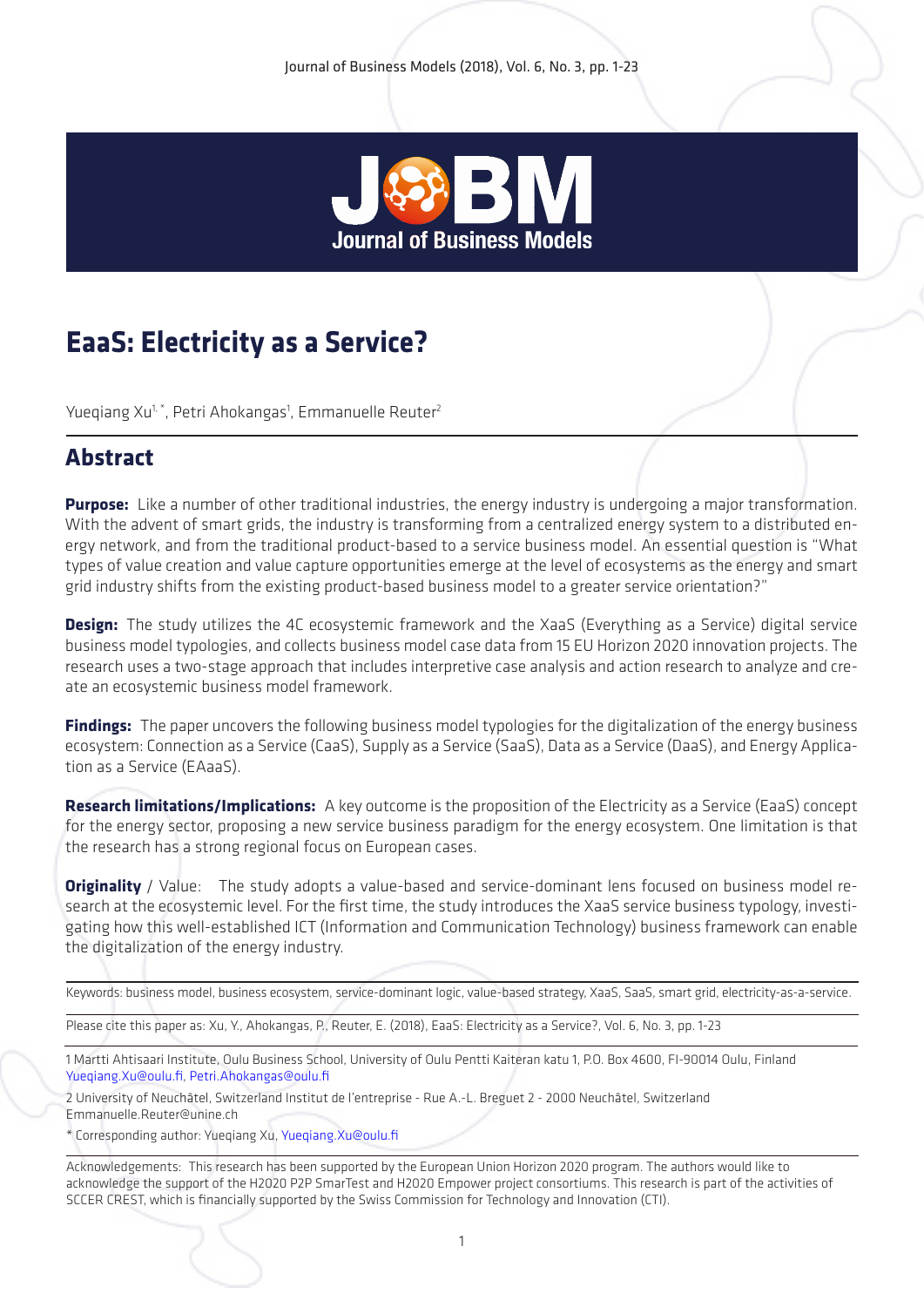### **Introduction**

New and innovative business models have been transforming and disrupting traditional industries at an unprecedented speed (Downes and Nunes, 2014). The energy industry is no exception (Amin, 2011). Traditionally, the industry has a dominant business model with the sole responsibility to generate electricity at central power plants and distribute the energy to end consumers through transmission and distribution networks. This responsibility of delivering power is now being transformed into a dynamic mode of operation due to the deployment of smart meters, the diffusion of renewables and distributed generations, and the development of smart energy applications (Zahedi, 2011).

Smart grid technology enables a shift from the old, centralized production and distribution energy system to a modern network incorporating two-way, end-toend communication, and decentralized management of generation, transmission and distribution (Xu et al., 2016) (Reuter, Loock, & Cousse, 2019), covering four technological layers, infrastructure/hardware, platforms/data, equipment/devices, and applications/services (Moqaddamerad et al., 2016). The European Union (EU) and the United States (US) define the functions of a smart grid as enabling new products, services, and markets while operating and optimizing assets efficiently (Amin, 2011; Gajic and Eli, 2013). With the advent of smart grids, energy firms have the potential to seize novel business opportunities. What new forms of business models arise for firms in the energy industry is a question of central concern addressed in this paper.

To address that question, we build on the BRIDGE initiative of the Horizon 2020 program, which was launched by the European Commission in 2016. The BRIDGE initiative provides an opportunity to witness novel forms of value creation and of value capture first-hand, as it observes the impact of the technological, commercial, and regulatory transitions that take place in the energy industry at the European level. The program focuses on smart grid and energy storage projects to create a structured view of the innovations and cross-cutting issues that are encountered in the demonstration projects. The energy business model and consumer engagement are two of the four key interest areas addressed in this large-scale initiative, with 31 major Horizon 2020 energy research projects to date (as the time of this research). Through a collaborative review of business models in the energy field, we discover an emerging pattern of new and innovative business models in the energy and smart grid ecosystem: there is a visible shift from product-based business models towards service orientation.

At the same time, Furr (2016) points to similar transitions in a number of digitalized industries such as e-commerce (Amazon), search engine and online advertising (Google), and smart energy (Nest). Hui (2014) differentiates the service-oriented business model from the product-based business, suggesting that new opportunities for value creation and capture emerge which are not limited to physical product sales. Other revenue streams over the customer lifetime become possible after the initial product sale, including value-added services, subscriptions, and apps, which can remarkably exceed the initial purchase price, creating new value for both companies and their customers. Yet, there are inherent tensions between the two business logics, fundamental distinctions between an asset and transaction revenue model, and between differentiation strategy and network-based competitive advantage (Furr, 2016). At a general level, and compared to the classic product business, service-based businesses build on different types of value creation and value capture.

### **Theoretical research gaps related to the energy and smart grid industry**

Through reviewing the extant business model literature, we identified a number of gaps related to business model research in general as well as to energy and smart grids in particular: 1) the lack of a unified explanation about the value created and how such value is captured in the context of industries that transition from product to service businesses. Multiple terms of business models are used (Zott, Amit, and Massa, 2011) without further clarification of what exactly are value creation and value capture, such as Chesbrough's (2007) revenue mechanism, Johnson et al.'s (2008) profit formula, and Osterwalder and Pigneur's (2010) cost structure and revenue streams; 2) the lack of ecosystem thinking when large and complex industries (e.g., the energy sector) require firms to pay attention to ecosystem-level relationships and interactions (Iansiti and Richards, 2006), as value is created by the network of business models co-existing in an ecosystem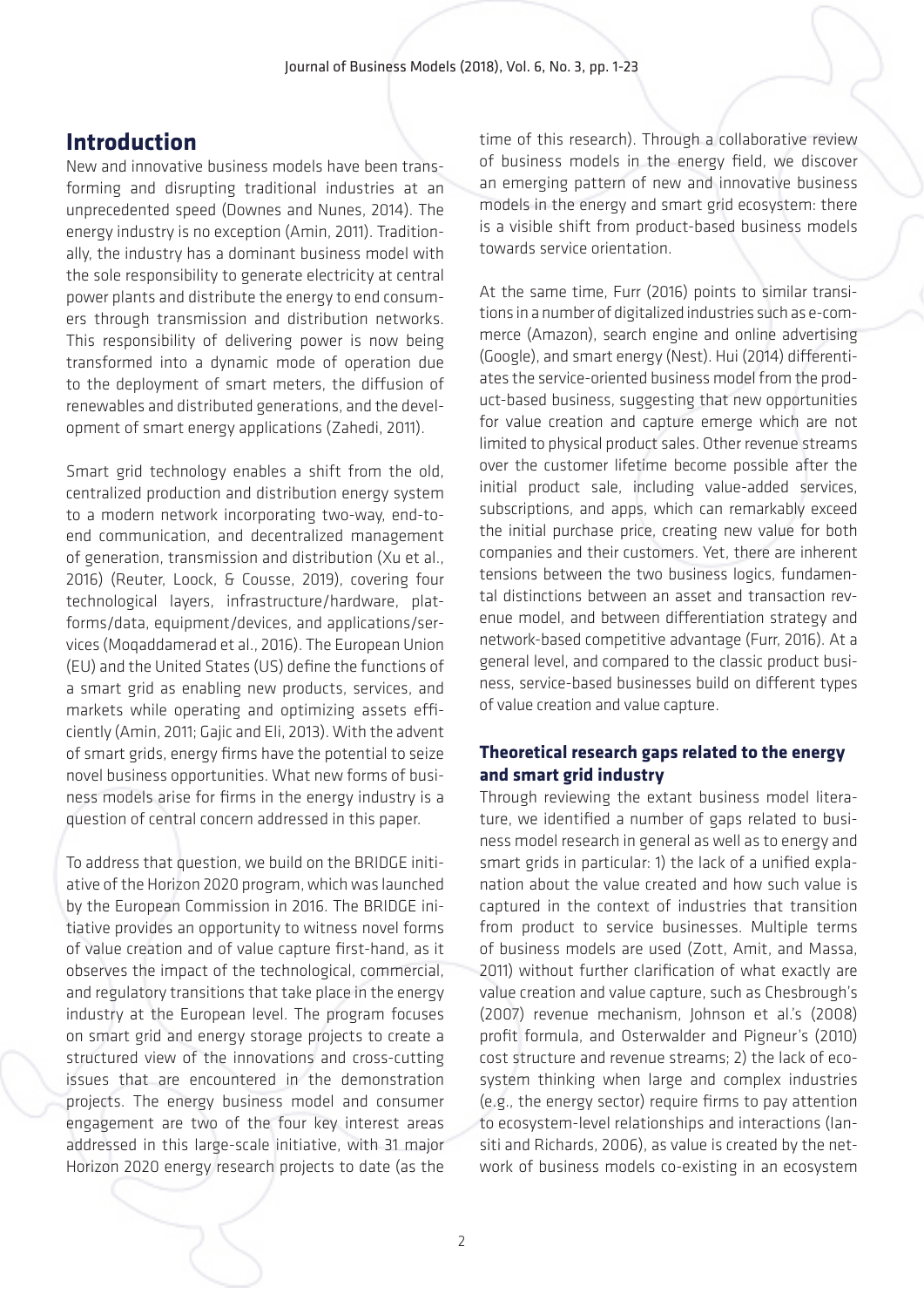(Jansson et al., 2014: 3). The existing business model literature has extensively studied how a focal company creates and captures value for itself, by means of its own operation (Magretta, 2002) or by interactions with external partners (Amit and Zott, 2001; Osterwalder and Pigneur, 2010; Casadesus-Masanell and Ricart, 2011) or by utilizing an extended network (Moore, 1996; Iansiti and Richards, 2006). However, how value is created and captured at the level of an ecosystem (or the systemic value in the energy industry) has rarely been investigated (Xu et al., 2017). Yet at the level of entire ecosystems, new opportunities for value creation emerge that build upon the complementarities among collaborating partners. As such, an enhanced understanding of what these sources of value creation are and how they may be captured is of crucial concern.

### **Empirical challenges related to the energy and smart grid industry**

In particular, and like in a number of other industries, new sources of value creation and value capture emerge as industries shift to a "smart" and digital age. Today's companies fundamentally rethink their business models and logic about value creation and value capture (Hui, 2014), as they seek to take advantage of Information and Communication Technology (ICT). In particular, the inception of the smart grid is an indicator that the energy industry has shifted towards greater digitalization and that information-based competition has come (Wessel et al., 2015). In this new era, the implications for business model innovation are huge. To take advantage of Information and Communication Technology (ICT) based opportunities, today's companies will need to fundamentally rethink their business models and logic about value creation and value capture (Hui, 2014; Reuter et al., 2019). For instance, in a connected world, products are no longer stand-alone. Over-the-cloud updates enable new features and functionality to be pushed to the connected consumer devices on a regular basis. The products can now be connected with other products, leading to new data and information (Wessel et al., 2015), new services (Hui, 2014; Reuter and Loock, 2017), and new customer experiences (Hokkanen et al., 2016). As stressed by Wessel et al. (2015), despite the inevitability of this "smart" future, most large companies struggle to get the most out of the digital age, such as the amounts of data they have collected through smart meters and sensors or the Internet-of-Things (IoT).

Energy companies are required to recognize and seize the opportunities for new value creation and capture. They need to update the decades-old management mentality and systems to embrace new digital opportunities (Wessel et al., 2015). The shift from the classical energy product and commodity business to greater serviceorientation is huge for the traditionally asset-intensive energy companies. Compared to other industries, such as retailing or media, energy firms face new standards as regards customer services. Metering, installation, energy management are just a few examples of service opportunities, through which energy firms have the potential to create novel value going forward.

Empirical case analysis shows that traditional energy players face inherent challenges in making that transition. Key observations are that new and industryremote players (e.g. telecommunications firms) enter the market in offering innovative energy services. This may be due to the lower asset intensity of the service business and lower barriers to market entry. Moreover, traditional energy players (with energy as commodity business) tend to have a low customer orientation. A shift towards greater service orientation requires energy players to know their customers better, to be able to craft services accordingly. They need to learn how to monetize service with completely new revenue models. As such, new capabilities are required that are by definition remote from the classical energy product business. That said, energy firms do make the transition towards greater service business. Yet, it occurs slowly and with many challenges.

To address the above empirical and theoretical issues and challenges, we utilize the value-based perspective on a business model conceptualization in combination with the layered ICT ecosystem framework to propose and investigate the service-dominant logic and XaaS (Everything as a Service) business model typologies for the energy industry. By doing so, we expand the theoretical and empirical frontiers of business model studies, going beyond the conventional single actor-focused and product-based business models of the industry.

After discussing a number of theoretical and empirical research gaps that surround the conceptualization of the service business model in smart grids in the following section, we identify an essential question for the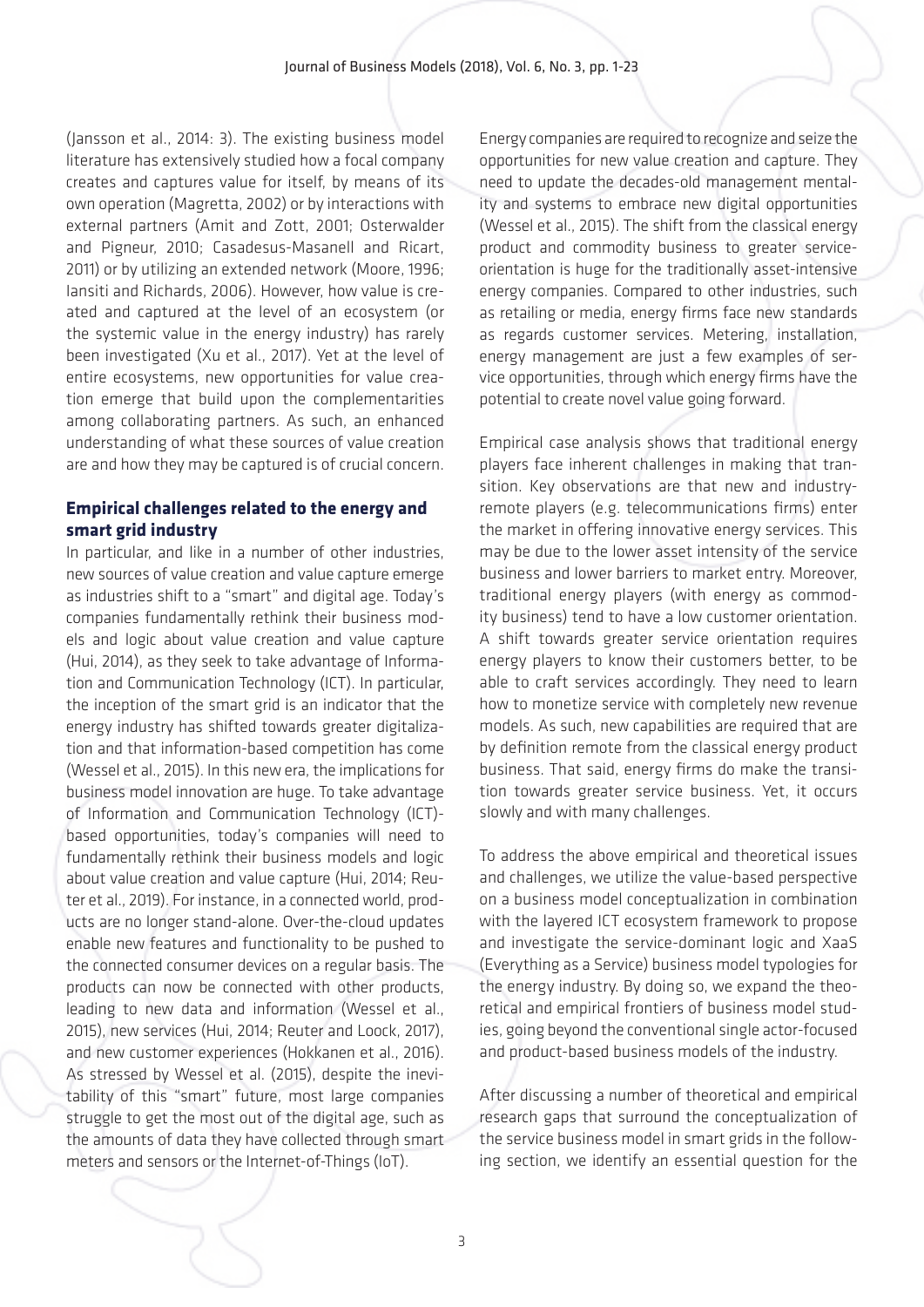transition in the energy industry: "**What types of value creation and value capture opportunities emerge at the level of the ecosystem, as the energy and smart grid industry shift from the existing product-based business model to a greater service orientation?**" To address this research question, we follow a two-stage approach, including an interpretive case study for case analysis and an action research approach for the development of the EaaS framework. Section 4 will present the detailed research methodology.

The rest of the paper is organized as follows. Section 2 presents related literature on the business model, business ecosystem, and service-dominant logic discussion in general. Section 3 provides a discussion on energy and smart grid business models. The research methodology is explained in Section 4. A mapping and aggregated analysis of 51 energy business model cases is given in Section 5 to present key findings of the study, including the identification of four types of Energy as a Service (EaaS) or service-oriented business model typologies in the energy and smart grid ecosystem. Finally, the theoretical and empirical implications arising from the study are discussed in Section 6.

# **The value-based perspective on the business model and service dominant logic**

This section starts with the value-based view on the actor-focused business model and expands to the service dominant logic on the ecosystem and business model.

#### **Understanding business model concepts**

The concept of business model has attracted tremendous attention and raised profound debate among scholars concerning how to define and conceptualize the business model (Jensen, 2013). For instance, Chesbrough and Rosenbloom (2002) conceive of business models as focusing devices that explain how economic value could be extracted from a technology or business idea. Morris et al. (2005) define the business model as a set of decision variables that are interconnected to create a sustainable competitive advantage. Other conceptualizations include examples such as an architectural model (Timmers, 1998), a narrative model (Magretta, 2002), a design model (Demil and Lecocq, 2010; Amit and Zott, 2001), a dynamic system (Casadesus-Masanell and Ricart, 2011), and conceptual tools (Osterwalder and Pigneur, 2010; Ahokangas et al., 2014; Lüttgens and Diener, 2016; Martins, Rindova, & Greenbaum, 2015). (Martins, Rindova, & Greenbaum, 2015)

Referring to several studies (Ahokangas and Atkova, 2015; Xu et al., 2016), the origin of business model can be traced back to the business idea: "what a company offers to whom and how" (Normann, 1977). It consisted of components such as resources and competencies, an internal and external organizational structure (Demil and Lecocq, 2010), a customer value proposition (Chesbrough, 2007; Johnson et al., 2008; Zalewska-Kurek et al., 2016), and a cost and revenue structure (Osterwalder and Pigneur, 2010).

Overall, we identify the business model as a boundaryspanning unit referring to value creation and capture, opportunity exploration and exploitation, and company performance improvement and competitive advantage establishment (Chesbrough, 2010; Zott et al., 2011; Onetti et al., 2012; Zott and Amit, 2013; Xu et al., 2017).

#### **Value-based perspective on the business model**

The notions of value, value creation and value capture are inherent in the definition of a business model (Lund and Nielsen, 2018) (Reinhold, Reuter, & Bieger, 2011). According to Nielsen and Lund (2015), integrating the aspect of value has tremendously influenced the existing streams of business model studies. One of the common definitions of business model is "the logic of the firm, the way it operates to create and capture value for its stakeholders" (Casadesus-Masanell and Ricart 2010, p. 196). Zott et al. (2010) suggest business model as a construct that conceptualizes the value creation and value capturing of a firm. To go one step further, Hui (2014) defines value creation of the business model as involving the performing activities that increase the value of a company's offering and encourage customer willingness to pay, which is in line with Brandenburger and Stuart's (1996) value-based perspective. Therefore, value is the sum of the firm's profits and consumer surplus (Casadesus-Masanell and Llanes, 2011).

As initially discussed in the strategy research domain, Porter (1996) addresses the importance of a strategic "position" that brings value. Porter (1996) also adopts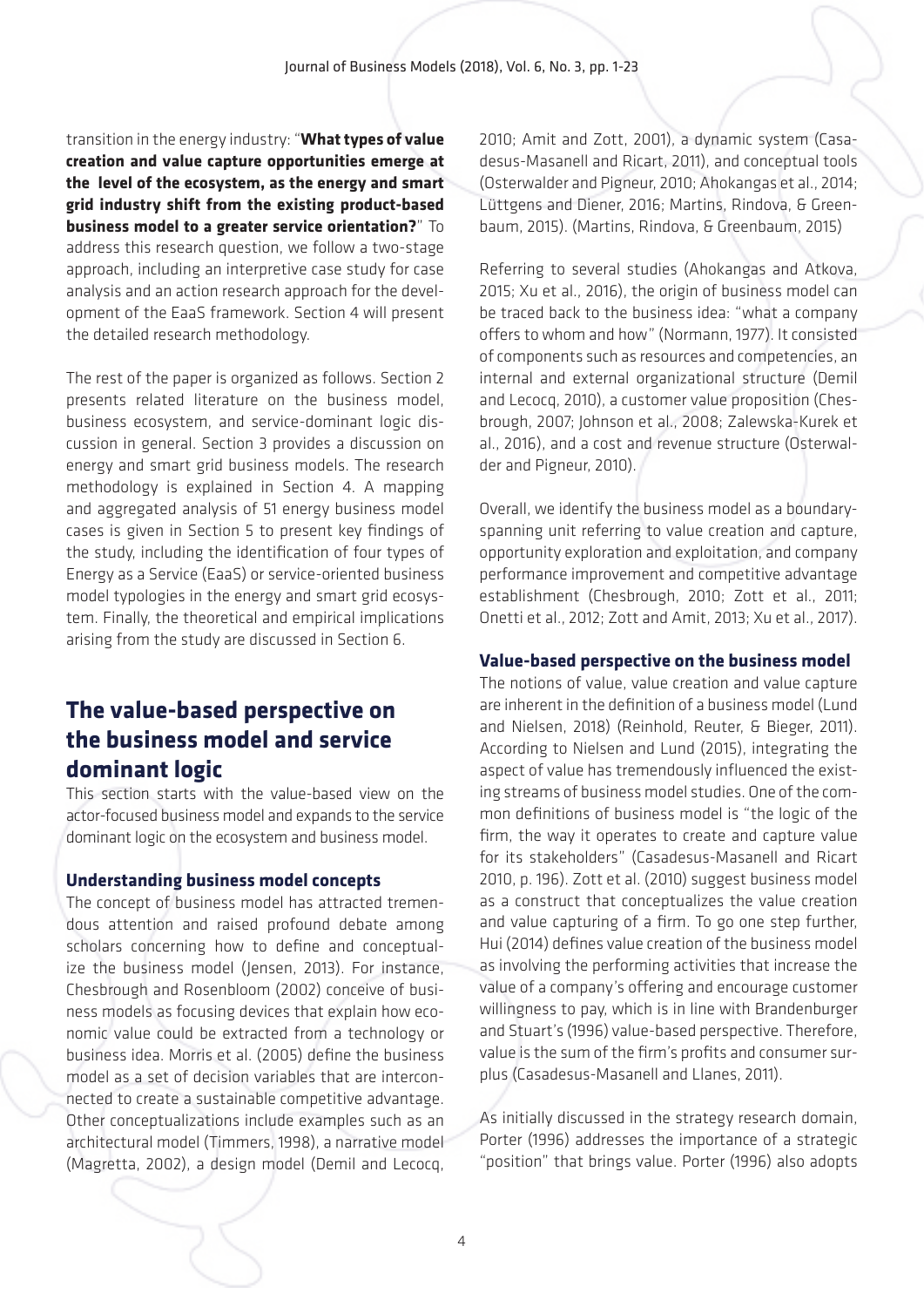a value activity approach to strategy, considering the firm as a cluster of activities responsible for bringing a product to market. These "activity systems" can be designed well or poorly; well-designed systems include activities that are complementary and perform better together than they do individually (Casadesus-Masanell and Zhu, 2013).

Brandenburger and Stuart (1996) coined the term "valuebased" strategy, suggesting that value comes from creating "added value" by any actor within the entire value chain or industry. The "added value" from a focal actor is defined as the value created by all the actors in the vertical value chain, deducting the value created by all the other actors except the focal actor in question, as illustrated in Figure 1. The key to value capture (or value appropriation) is the possession of a positive added value. Such positive added value from the firm can be generated from sources that lead to the creation of value asymmetries, including maximizing customer's willingness-to-pay or minimizing opportunity costs of the suppliers, or the combination of both. The accrued value is seen as the wedge between customer's willingness to pay and supplier's willingness to sell (Brandenburger and Stuart, 1996) and how value would be captured as profit.

With regard specifically to value creation, the extant literature builds on Porter's (1996) theory, conceptualizing it as the representation of the activity system including the actions responsible for inbound logistics, operations, outbound logistics, marketing and sales,

service, and support activities. These value-adding and re-enforcing activities create value, as each is applied successively to another (Brandenburger and Stuart, 1996; Casadesus-Masanell and Zhu, 2013).

Development in the literature on value capture distinguishes between two essentially different processes (Brandenburger and Stuart, 1996; MacDonald and Ryall, 2004). On the one hand, firms have "bargaining power" that assures them some cut of the value that has been created, which has to do with how much added value they create and how easily they can be replaced. On the other hand, there is a margin of value that goes uncaptured, even after various slices have been allocated to various players. Because creating value is a cooperative process and everyone has a claim to what is left, firms cannot rely on their "bargaining power" to secure a share of these "leftovers"; instead, they must utilize their value-capture ability (Grennan, 2013; Casadesus-Masanell and Zhu, 2013).

Value capture in the business model is the monetization of customer value, the proportion of the value created that is appropriated by the company (Hui, 2014; Casadesus-Masanell and Llanes, 2011). To this end, what embodies value capture in a business model can be Chesbrough's (2007) revenue mechanism or Casadesus-Masanell and Zhu's (2013) profit function. Menychtas et al. (2014) provide a comprehensive view of these elements in the business model: 1) The revenue model, which measures the ability of a company

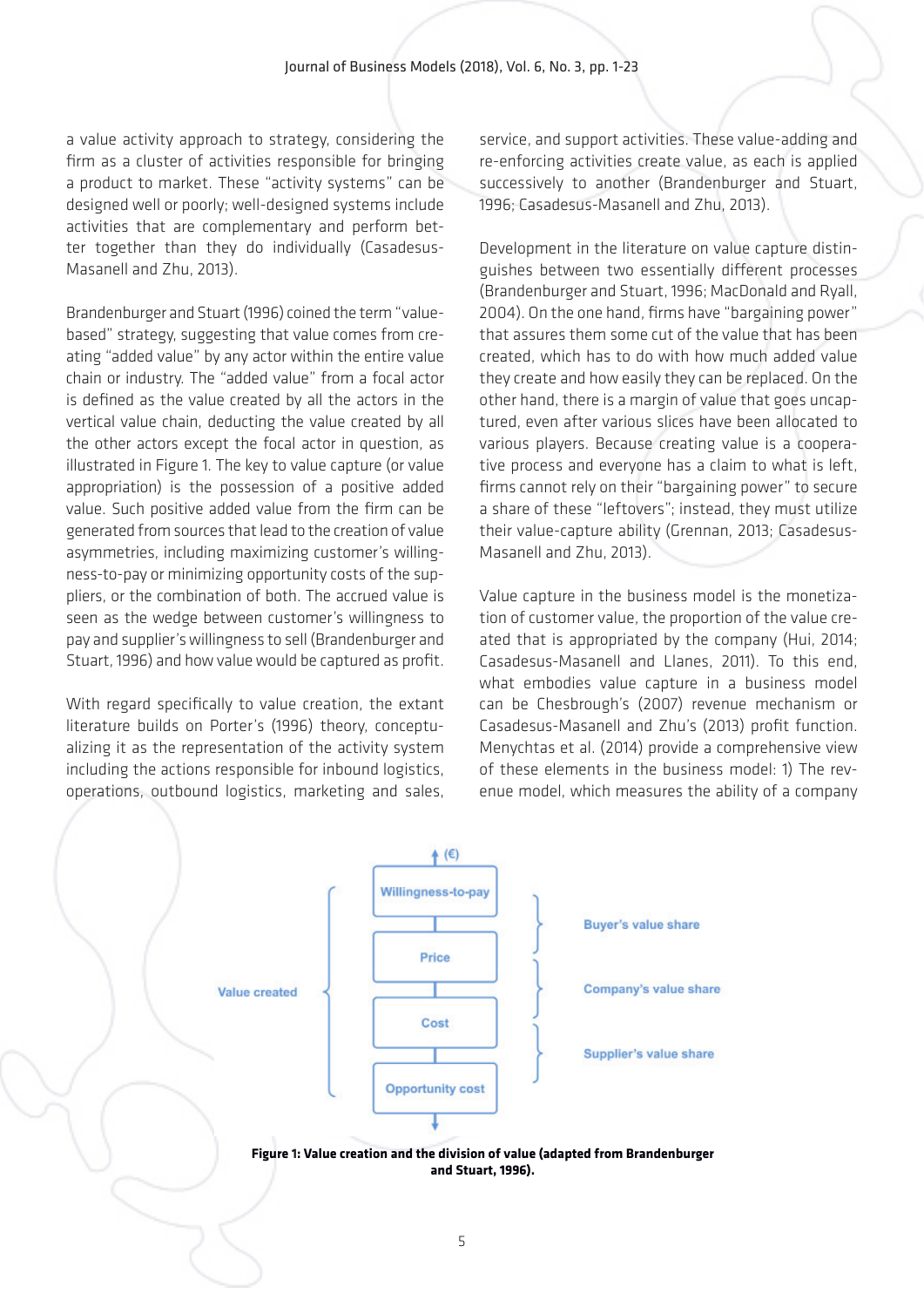to translate the value it offers to its customers into money and therefore generates incoming revenue streams (Dubosson-Torbay et al., 2002). 2) The costs structure, which measures all the costs a firm incurs in order to create, commercialize, and deliver value to its customers (Kashef and Altmann, 2012). For instance, directly used products generate costs for their value proposition usage. 3) The profit model, which is the difference between the revenue model and the cost structure (Hamilton, 2004). Thus, the profit model is the revenue that is generated from the revenue model minus the costs that are generated from the cost model (Menychtas et al., 2014).

#### **The rise of business ecosystem thinking**

A review of the business model literature shows that the majority of the modern frameworks remain focused on the company level. However, the competitive landscape of modern business has changed to a highly networked economic environment. This is further exacerbated in digitized industries, as digital platforms enable cooperation among complementary firms. In this context, ecosystems and business models within ecosystems are emerging as a new domain of strategy research (Iivari et al., 2016). Moore (1996) defined the concept of the business ecosystem as an economic community of organizations and individuals, including producers, suppliers, competitors, and other stakeholders that produce goods and services that generate value for the customers and users. Iansiti and Richards (2006) describe business ecosystems as highly complex, interdependent, cooperative, competitive, and convolutional in pursuit of innovations.

Importantly, as the unit of analysis shifts from single companies to entire business ecosystems among collaborating companies, classical analyses of value creation and value capture become obsolete. Instead, new approaches are needed that account for the cooperation among complementary firms. In this vein, Amit and Zott's (2001) study on sources of value creation in e-businesses highlights how value is created at the level of transactions among suppliers, partners and customers. Based on a cross-case analysis of e-businesses, they identify efficiency, complementarities, lock-in, and novelty as key value drivers of e-businesses. From this perspective, a business model refers to the design of transaction content, structure, and governance, as it seeks to exploit business opportunities in an ecosystem.

### **Shifting to the service-dominant logic of the business ecosystem**

As the first generation of ecosystem thinking, Moore (1996) presents an individual company-centric view of the business ecosystem (core enterprise, extended enterprise, and ecosystem), where the business ecosystem is created to serve a focal company, or the keystone (Moore, 1996). Jansson et al. (2014) expand the business ecosystem concept towards a more systemic perspective, viewing business ecosystem as a bundle of business models where the interlinked process of value co-creation, co-capture, co-opetition, and co-evolution prevails, conceptualizing the ecosystem as a network of individual business models. A true systemic view of a business ecosystem and an associated ecosystemic business model is proposed by Vargo and Lusch (2016) in recent marketing literature, highlighting not only the importance of systemic and institutional perspectives but also their convergence. The concept of the service ecosystem describes a business ecosystem as "a relatively self-contained, self-adjusting system of resource integrating actors connected by shared institutional arrangements and mutual value creation through service exchange" (Vargo and Lusch, 2016, p. 10-11). Zalewska-Kurek et al. (2016) further argue that customers are essential to developing the core element of the business model, and they should not be viewed just as an audience but as a valuable "actor."

Utilizing Gummesson's (2011) dynamism argument, service ecosystem scholars (Wieland et al., 2017) replace labels such as buyers and sellers and refer only to actors interacting with other actors. Similarly, adopting this actor-to-actor perspective, the service-dominant logic researchers suggest all ecosystem actors, such as end users and firms who engage in exchange, are integrating resources and exchanging services to achieve value co-creation. While the network perspective of the business ecosystem and business model recognizes the importance of collaboration among companies, this view is still wrapped around the focal company and overlooks the systemic participation of actors in the dynamic value co-creation among actors.

Instead, the service ecosystem perspective sees the shift from company-centricity and the sole production of outputs to activities and processes in which ecosystem actors participate in service exchange (Vargo and Lusch, 2016). A service ecosystem is also aligned with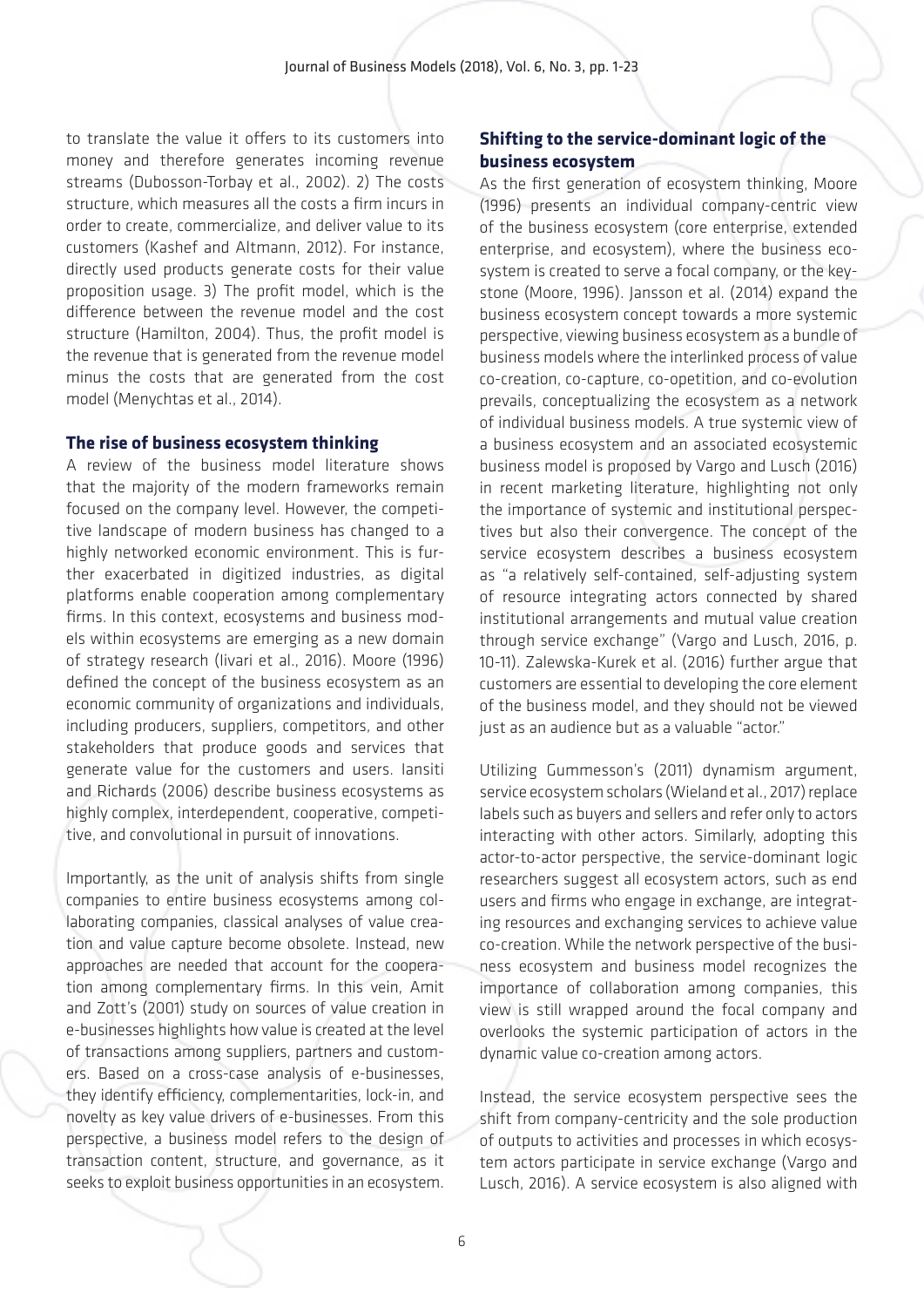Brandenburger and Stuart's (1996) value-based strategy, in the way that the institutionalization of the new norm and value increases consumer's willingness-topay (or willingness to engage in exchange) in the ecosystem, while actors' (companies') opportunity costs are reduced, thanks to the co-creation activities and shared access to resources within the ecosystem.

# **Smart grid ecosystemic business model**

Prior to introducing the service-dominant logic and service ecosystem view to energy and smart grids, Xu et al. (2016) identify that when analyzing the transition of the utility-led centralized energy system to a distributed smart grid system, the traditional companycentric business model conceptualization and tools do not suit the purpose. On the other hand, this research gap is rarely studied in the business model literature or addressed in energy-related studies. Xu et al. (2016) systemically study the categories of value that can be created and delivered by the adoption of a smart grid in today's energy system, suggesting that the use of the ecosystemic business model in the smart grid domain can unlock and create five types of value in the energy ecosystem and society in general.

The categories of value include economic (e.g., reducing unnecessary cost and investment in constructing backup generation capacity), environmental (e.g., facilitating the integration of renewables), reliability (e.g., the use of next-generation ICT technologies to improve network reliability), energy security (e.g., ramping up renewables to reduce reliance on depleting fossil fuel resources), and consumer engagement and interaction (e.g., turning consumers into prosumers, facilitating active market participation). The discussion of how these categories of value are created with a smart grid ecosystemic business model is presented in the following sections 3.1 and 3.2.

### **The 4C ecosystemic business model for smart grids**

Incorporating the service ecosystem logic for this study, we first adopt a typological 4C framework (Wirtz et al., 2010) that is used to study ICT-enabled digital ecosystems such as 5G (Yrjölä et al., 2015) and smart grids (Xu et al., 2016, 2017).

One reason behind the utilization of the 4C ecosystemic model is related to Vargo and Lusch's (2016) service ecosystem thinking, showing that the transition of smart grid is a performative process, in which business models, technologies, and markets are developed and continually shaped by a broad range of actors influencing the value creation and capture practices. In this circumstance, business models cannot be studied in isolation. The separation of a business model from its technological and economic context is less suited for investigating the interdependence of the companies and actors that are evolving in the same business ecosystem (Alanne and Saari, 2006), as in the case of smart grids.

The 4C framework consists of four essential business models, each with different value propositions and revenue mechanisms: connection, content, context, and commerce (Table 1). Yrjölä et al. (2015) suggest a key characteristic of the 4C framework is that the upper layers can be enabled by lower layers in an ICT ecosystem. Four typological value propositions (value of connection, value of content, value of context, and value of commerce) are utilized to describe the value structure of the business ecosystem. The value embedded in the value propositions can be created and captured in individual layers, multiple layers, and combinations of different layers (Yrjölä et al., 2015; Xu et al., 2016, 2017), which can be seen as "value-in-layers" with the main value in certain layers and the enabling value in other layers. The detailed demonstration and adaptation of the 4C framework in the energy industry and smart grids are presented in Section 5.1.

| Layer      | <b>Description</b>                        |  |  |
|------------|-------------------------------------------|--|--|
|            | Service providers offer all stakeholders  |  |  |
| Commerce   | an application or marketplace for trading |  |  |
|            | alternative connectivity solutions.       |  |  |
|            | content, or context data.                 |  |  |
| Context    | Service providers offer data and          |  |  |
|            | information-related context services.     |  |  |
| Content    | Service providers offer any content the   |  |  |
|            | customers would want or need.             |  |  |
| Connection | Service providers offer connectivity      |  |  |
|            | solutions to one or several networks.     |  |  |

**Table 1: The 4C ecosystemic business model and value framework (adapted from Wirtz et al., 2010; Xu et al., 2016, 2017; Moqaddamerad et al., 2017).**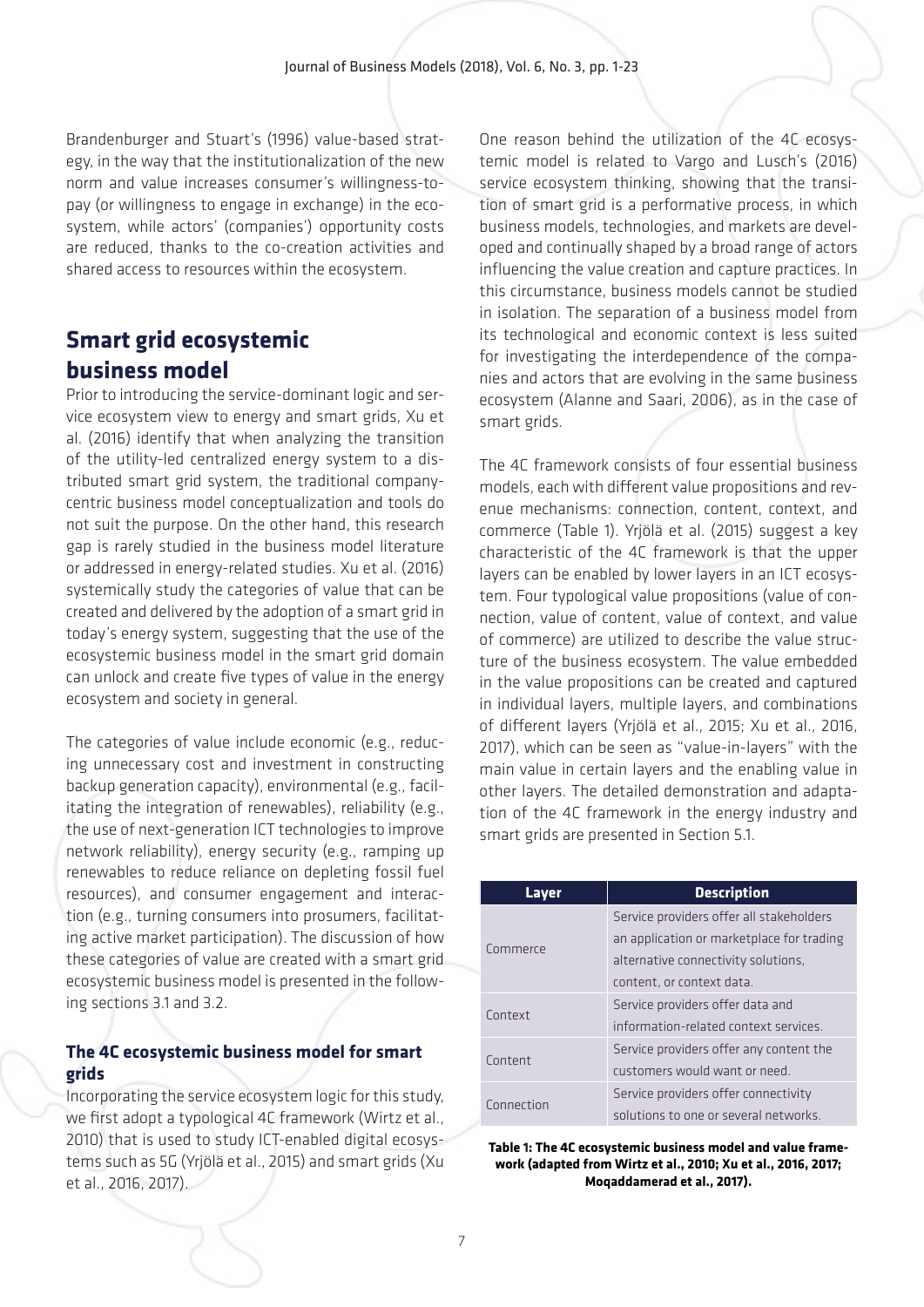Moreover, to illustrate the different types of value that may be related to ecosystem thinking, this paper utilizes Xu et al.'s (2016) study of multiple value streams to be recognized and realized in the context of the energy industry and smart grids. Referring to Xu et al. (2016), business models need to create not just economic value, but also environmental value, reliability value, energy security value, and consumer engagement/interaction value in the energy ecosystem.

#### **XaaS service business model typologies**

In the traditional product business, creating value is associated with identifying enduring customer needs and manufacturing well-engineered solutions. The competition was primarily feature-versus-feature warfare. When product feature improvement and innovation become too incremental, price competition arises and eventually makes the product obsolete. In contrast, the service business is seen to create continuous value or multiple revenue streams rather than sales of the product (Hui, 2014). In the digital services domain, the notion of XaaS (Everything as a Service) gains popularity for digitally enabled systems (Lenk et al., 2009). In this direction, a large number of digital service providers can be identified to offer a variety of cloud-based services across the cloud stack layers. According to Mell and Grance's (2011) model, the most widely accepted digital service models are Software as a Service (SaaS), Platform as a Service (PaaS), and Infrastructure as a Service (IaaS). Various characteristics, such as virtualization of hardware, rapid service provisioning, scalability, elasticity, accounting granularity, and cost allocation models, enable the proliferation of XaaS, and the notion of XaaS (SaaS, PaaS, and IaaS) is completely changing the way software is produced, consumed, and distributed. Consumers do not buy licenses for software products anymore; they pay for its usage on a pay-per-use basis (Giessmann and Stanoevska-Slabeva, 2013).

The SaaS layer is the most visible service of cloud computing, which makes software applications accessed directly by the end users (Stanoevska-Slabeva and Wozniak, 2009). These applications are deployed and executed in cloud systems and can be accessed from various client devices through a client interface such as a Web browser (Mell and Grance, 2011). The IaaS layer offers computing resources such as processing,

storage, networks, and other fundamental computing resources that can be obtained as a service (Mell and Grance, 2011). Connecting the IaaS and SaaS layers, the PaaS layer is a Web-based development platform which is open to external developers for new component and application development (Giessmann and Stanoevska-Slabeva, 2013).

The pricing model of XaaS is classified into four categories by Menychtas et al. (2014) as (1) Subscription: Customer pays for a time frame during which the product can be used; (2) Pay-Per-Use Event: Customer pays for the event of interaction with the service; (3) Pay-Per-Use Time: Customer pays for the time (duration) of the actual interaction with the service; (4) Pay-Per-Use Quantity: Customer pays for the quantity of resources consumed by interacting with the service.

To conclude the above discussion in Section 3.1 and Section 3.2, we see that XaaS represents a holistic view to digital service architecture, which is embodied in three digital service business model typologies (SaaS, PaaS, and IaaS). By combining XaaS service business model typologies and the 4C ecosystemic framework, we conduct mapping and analysis of the innovative business model cases identified by experts from the EU BRIDGE initiative.

# **Research design and data collection**

This study follows the methodology of the interpretive case study (Walsham, 2006; Andrade, 2009; Bhattacharya, 2012) to analyze the energy business cases in the first stage and action research to construct the EaaS framework in the second stage. The study is carried out as the joint research work of two EU-level energy innovation research projects. One project studies the peer-to-peer technical platform that facilitates decentralized energy market design and the peer-topeer energy exchange of smart grid, while the other develops a local marketplace and innovative business models to encourage micro-generation and the active participation of prosumers to exploit the flexibility created for the benefit of connected local grids.

In the first stage, the study embarks on a systematic analysis of 51 innovative business cases that have launched new business models. Based on the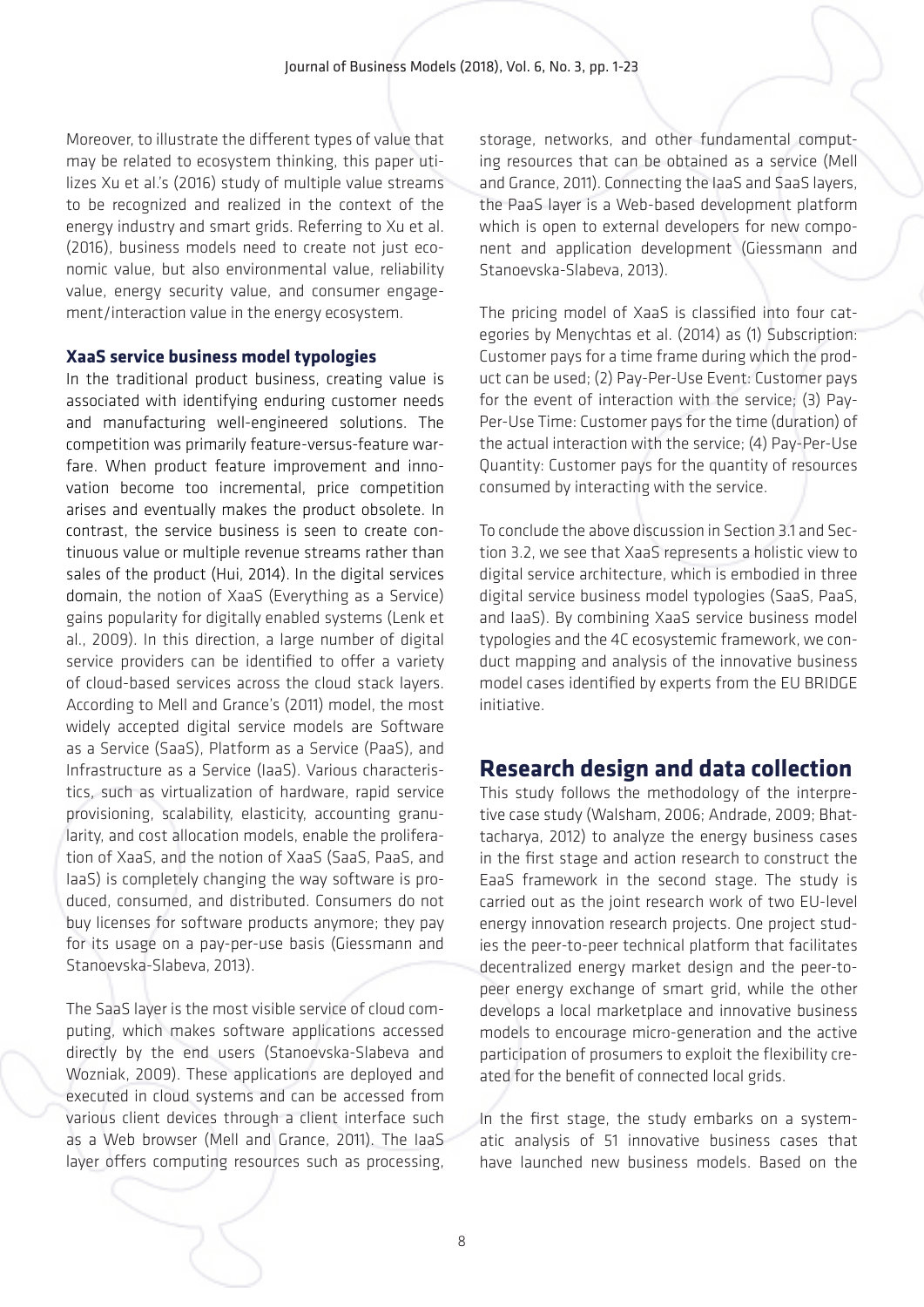theoretical background previously outlined, the cases are analyzed and mapped in the proposed 4C framework and in the XaaS typology in order to address our research question posed at the outset. This approach enables us to gain insight into what types of value are created in smart grid ecosystems and the related business model typologies in the energy and smart grid industry. Some succeeded in radically changing the industry.

In the second stage, the study takes an action-oriented approach (Eden and Huxham, 2006; Koshy et al., 2011) to construct the Energy-as-a-Service logic through the XaaS typology. The emphasis is on the use of a servicedominant logic. According to Bahari et al. (2015), action research methodology in management science leads to producing scientific knowledge that can serve the action; and it enables the formalization and contextualization of models and tools, leading to new knowledge capable of facilitating organizational change.

The data is collected from the BRIDGE initiative of the European Commission, a collaborative initiative for major European smart grid and energy storage projects, of which 15 projects contributed energy business cases to BRIDGE's Business Model Working Group. The data is retrieved in the form of business model cases, which are provided by a wide range of energy experts, business enterprises, policymakers, and research institutions with expertise and knowledge of the smart grid and energy landscape internationally. The study includes a total of 34 business model cases from the BRIDGE program and is further complemented by 16 cases from the two Horizon 2020 projects that are both participating in the BRIDGE and have authored this paper. The cases cover a wide spectrum of the smart grid ecosystem, including distribution network, aggregation platform, virtual power plant, energy storage, smart home service, trading platform, and blockchainenabled energy solutions.

Overall, the data utilized in the research is provided by the aforementioned parties and participants in 2016 and 2017, which ensures a timely study and analysis of the state-of-the-art business models in energy and smart grids. In the next section, we present the key takeaways from our research and suggest how they can help innovators transform the energy industry.

# **Findings and Discussion**

This section presents the results of the study with the proposition of the EaaS ecosystemic framework.

### **Mapping of business models in the 4C ecosystemic framework**

By mapping a range of successful business cases in the proposed 4C framework and in the XaaS typology, we could gain insight into what types of value are created in smart grid ecosystems. The emphasis has been on the value that is created from a service-dominant-logic standpoint and the related business model typologies (Figure 2). The four layers of connection, content, context, and commerce are organized into four verticals. It is necessary to note that the unmarked cases mainly represent a certain part that is required to form the smart grid ecosystem but does not have a major digital component in their business models.

Connection is the first layer in the 4C ecosystemic framework. The role of a connection business in smart grids is to build and manage facilities for massive network operations. The imperatives of the infrastructure business are about economies of scale, creating the value of reliability, and security. Connection business models are traditionally operated by the energy network operators, such as distribution system operators (DSOs), who focus on delivering electricity at lower cost and satisfactory power reliability. The UK national grid is an example of a DSO that manages private distribution grids, providing grid-scale storage and offering commercial maintenance services.

The content layer presents the value propositions that focus on power quality, renewable energy integration, and consumption feedback. Balancing energy supply and network constraints is a prime focus; thus the businesses in this layer exhibit more collaborative behavior. There are product-based companies such as Caterva, a German startup that offers batteries to residential customers directly through selling or renting. There are also product-service hybrid companies like the US-based SolarCity (developing turnkey solutions for residential solar panels and providing on-going support services).

On top of the content layer, the contextual value is created and captured in the "context" layer. Flexibility is the primary value, thus requiring coordinated activities among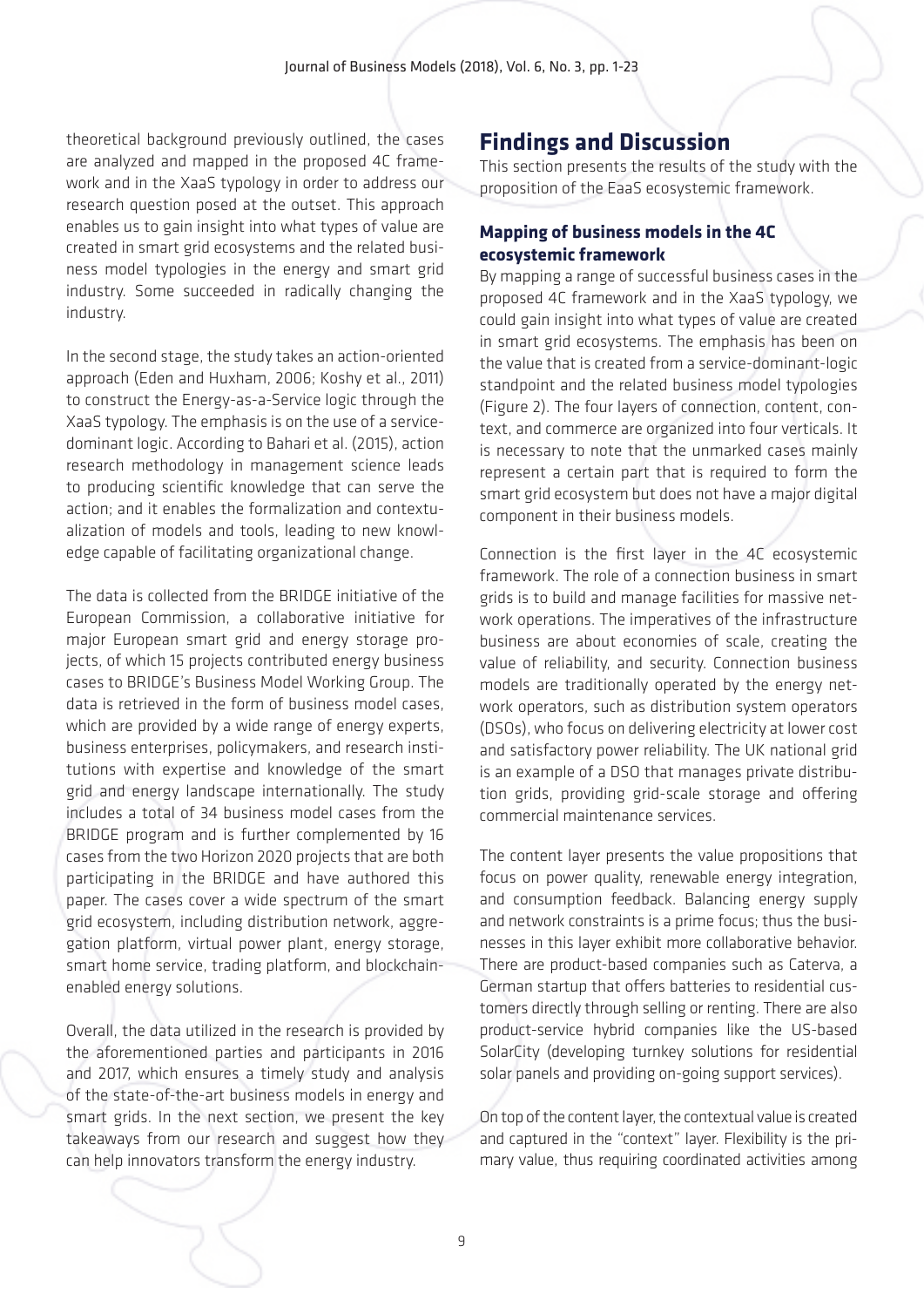Journal of Business Models (2018), Vol. 6, No. 3, pp. 1-23



Note: the un-marked cases mainly represent certain part that is required to form the smart grid ecosystem, but do not have a major digital component in their business models.



the ecosystem actors. Here, the context-related value is refined to fit specific use cases, such as flexibility forecast and network load feedback (Xu et al., 2016) (Helms, Loock, & Bohnsack, 2016). The main offerings in this layer are usually the efficiency and flexibility services. Energy aggregator is a viable business model that optimizing energy consumption at the customer site while providing customers with energy management tools such as energy monitoring, peak control, and demand response (DR). InGrid is another context business case that builds a technical platform to facilitate the integration of renewables and distributed generation (DG) in the main power grids.

Data has been identified as playing a critical role in the context layer; and firms employ different approaches to keep data accrued in their operations in closed, partially open, or fully open manners. For instance, Restore is an aggregator of industrial and commercial energy customers, who partially opens its data to allow grid operators to tap into its customers' reserve, providing a balancing service for the grid operators while rewarding the flexibility providers.

In the commerce layer, open energy trading platforms are emerging. Trading service providers, such as Vandebron, Empower and Open Utility, allow the participation of smaller customers having restricted access and

participation in the energy market due to regulatory barriers. For instance, Vandebron enables small-scale renewable energy producers to trade green energy directly with end customers. Yet, the actual operation of open energy trading platforms are still limited due to regulatory restrictions (Loock, Reuter, & Cousse, 2017; Loock, Reuter, & vanderTann, 2016).

It is worth noting that in the content and context layers, there are a few business cases that involve creating both content and context value due to their unique business models. For instance, InGrid does not only produce hardware and storage systems for renewable integration in the smart grids, but also develops software solutions to help manage the power grids in different contexts. InGrid's business model covers both content business and context business. In this case, we give InGrid a unique identifier for each layer and map the case, as does InGrid (content) for its content business and InGrid (context) for its context business, in order to support a more granular analysis of how XaaS business models can be applied to each individual value unit or value proposition in an integrated business model.

The Table 2 below summarizes the five value categories (name) identified and mapped across the four 4C ecosystemic layers.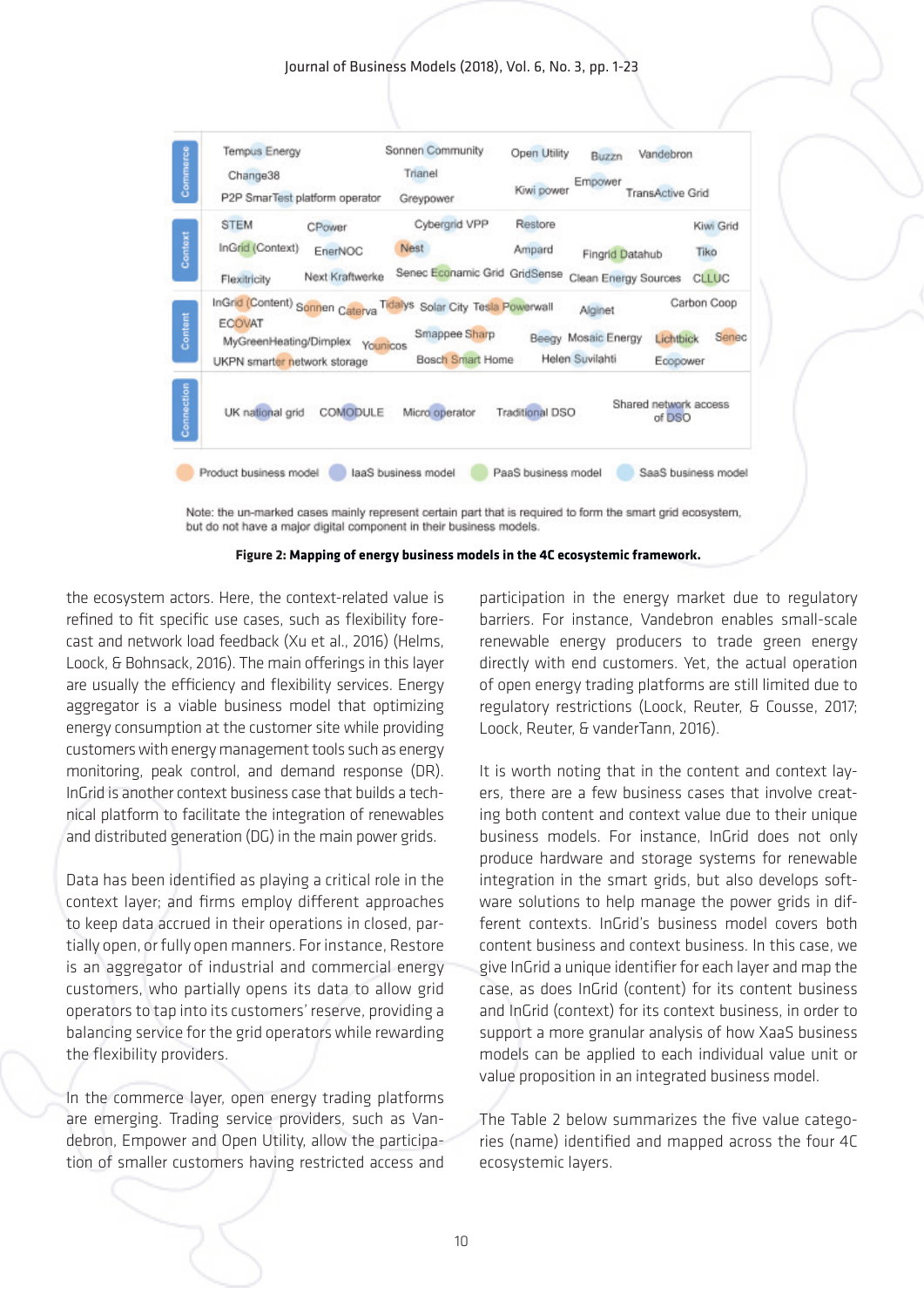| Economic value                             |                              | Categories of value in the smart grid ecosystem                            |                                                                |                                                                                            |                                                           |                                                                                         |
|--------------------------------------------|------------------------------|----------------------------------------------------------------------------|----------------------------------------------------------------|--------------------------------------------------------------------------------------------|-----------------------------------------------------------|-----------------------------------------------------------------------------------------|
|                                            |                              | Environmental<br>value                                                     | Reliability value                                              | <b>Energy security</b><br>value                                                            | Engagement/<br>Interaction<br>value                       |                                                                                         |
| Value related to the 4C ecosystemic layers | Commerce-<br>related value   | Enabling<br>prosumers to<br>participate in<br>energy market<br>and trading | Enabling the trade<br>of small-scale<br>renewables             |                                                                                            |                                                           | Lowering barriers<br>for end custom-<br>ers to interact<br>with the energy<br>producers |
|                                            | Context-related<br>value     | Reducing eco-<br>nomic costs aris-<br>ing from network<br>constraints      | Enhanced use<br>of renewables<br>and distributed<br>generation | Reliability<br>stemming from<br>forecasting<br>and providing<br>flexibility to the<br>grid |                                                           | Customer<br>engagement and<br>interaction in<br>smart grids                             |
|                                            | Content-related<br>value     |                                                                            | Integrating differ-<br>ent renewables                          | Power quality                                                                              |                                                           | Feedback<br>on energy<br>consumption                                                    |
|                                            | Connection-<br>related value | Economies of<br>scale to provide<br>economic<br>benefits                   |                                                                | Network<br>reliability                                                                     | Security of<br>energy supply<br>and the energy<br>network |                                                                                         |

**Table 2: The mapping of the value categories across the 4C ecosystemic layers.**

### **From XaaS to EaaS: service business typologies in a smart grid ecosystem**

After the mapping and analysis of energy business model cases in the 4C ecosystemic framework, the research moves on to aggregate the business cases and construct a service-oriented framework at a higher abstract level with the three business model typologies of XaaS. We identify how an energy and smart grid ecosystem is shifting to a service-dominant logic with service-oriented business models. By adapting to the XaaS logic, we propose four Electricity as a Service (EaaS) business model types (Figure 3). Generally speaking, the EaaS business models follow the 4C ecosystemic framework's "value-in-layers" structure, in which there are main value layers and the enabling value layer. The enabling value layer is usually the connection layer at the bottom of the framework as a foundation of the digital ecosystem. However, depending on the case, other layers can also become such layers to enable the main value creation and capture.

First, the connection business is very similar to the IaaS business typology. In smart grids, the incumbent DSOs have adopted the service business model by building and maintaining an electricity network to enable the delivery of energy through the electrical network at different voltage levels. These DSOs charge a network usage fee, capturing value through a subscription-based pricing mechanism that is often regulated by regulators and policymakers. Depending on the regulation, such pricing is either incorporated into a single energy bill or a separate network usage bill (such as in Finland) for consumers. However, it is important to stress that such a DSO model is mainly applicable in liberalized markets such as the EU, Australia, New Zealand, and some states in the US. In other countries and regions, the integrated utility business model remains dominant, where DSO is an integrated function in the entire utility operation, from electricity generation to transmission and distribution and to retail. In the case of an integrated utility business model, product-oriented logic is still being utilized, as both energy costs and network costs are aggregated in the final energy bill.

The emerging concept of Shared Network Access (SNA) for DSOs (Li et al., 2016) shows further servitization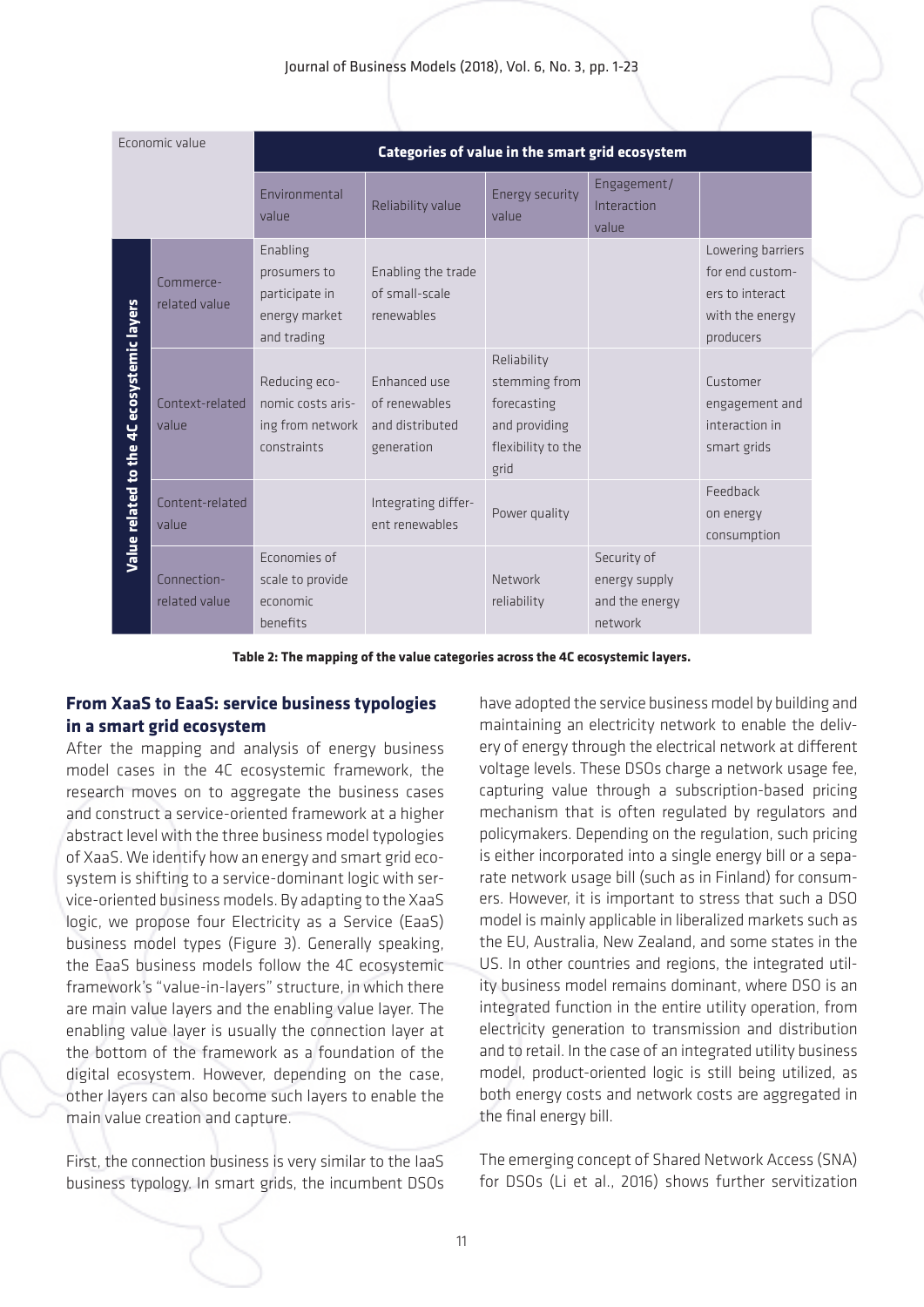Journal of Business Models (2018), Vol. 6, No. 3, pp. 1-23



**Figure 3: EaaS business model typologies.**

potential for the connection business. Essentially, SNA is a business model that incentivizes the incumbent DSOs to give up its exclusive access to the network asset and operations, leasing the spare and underutilized capacity to licensed independent third parties. The ownership of assets is retained by the incumbent DSO, while competition is introduced in the operation of the spare capacity. The new secondary DSOs can introduce new service offerings and create more value without having to own the physical energy distribution network, thus becoming a provider of "Connection as a Service" that enables universal accessibility.

Second, we identify that the content and context business models resemble the PaaS typology and can be analyzed in two sub-categories (content business and context business). The content business is primarily focused on building physical platforms on top of the energy infrastructure to facilitate the energy supply that flows in the electrical grid. Such a business model is built upon the existing grid infrastructure to be able to create and capture value, that is to say, the core of such a business model is about combining the grid infrastructure operated by DSOs with an energy supply infrastructure. The examples can be the renewable energy aggregators or the energy storage networks operators such as InGrid, Senec, and Lichtblick. These companies manage network energy generation or storage facilities coupled with ICT technologies to

facilitate the ever-increasing supply of distributed energy resources such as solar and wind generations. These business models operate as different platforms to co-create value for the energy ecosystem while competing with each other, since they all fully or partially develop proprietary storage and control technologies that are only compatible if new applications are developed according to their technical standards and specifications. The use cases such as InGrid's flexibility and renewable dispatch service in the context layer, Senec's grid platform, and Lichtblick's SchwarmEnergie all illustrate how these physically oriented platforms can enable new applications. Furthermore, it is evident that all of these physical platforms represent the shift from product-based logic to service-oriented logic in the energy industry, in other words, from microgeneration and energy storage product vendors to platform operators. Well-known players such as SolarCity are adopting service-oriented logic as well. For instance, SolarCity introduces a "zero up-front investment" model for home solar PV and focuses on the maintenance and support service contract to generate cash flow in the long run. All of these content business models are moving towards a "Supply as a Service" logic instead of strictly sales of products and equipment. Within the Empower project, a large-scale survey of customers in Norway, Switzerland, Spain and Germany uncovered customers' interest in energyrelated services (Reuter and Loock, 2017).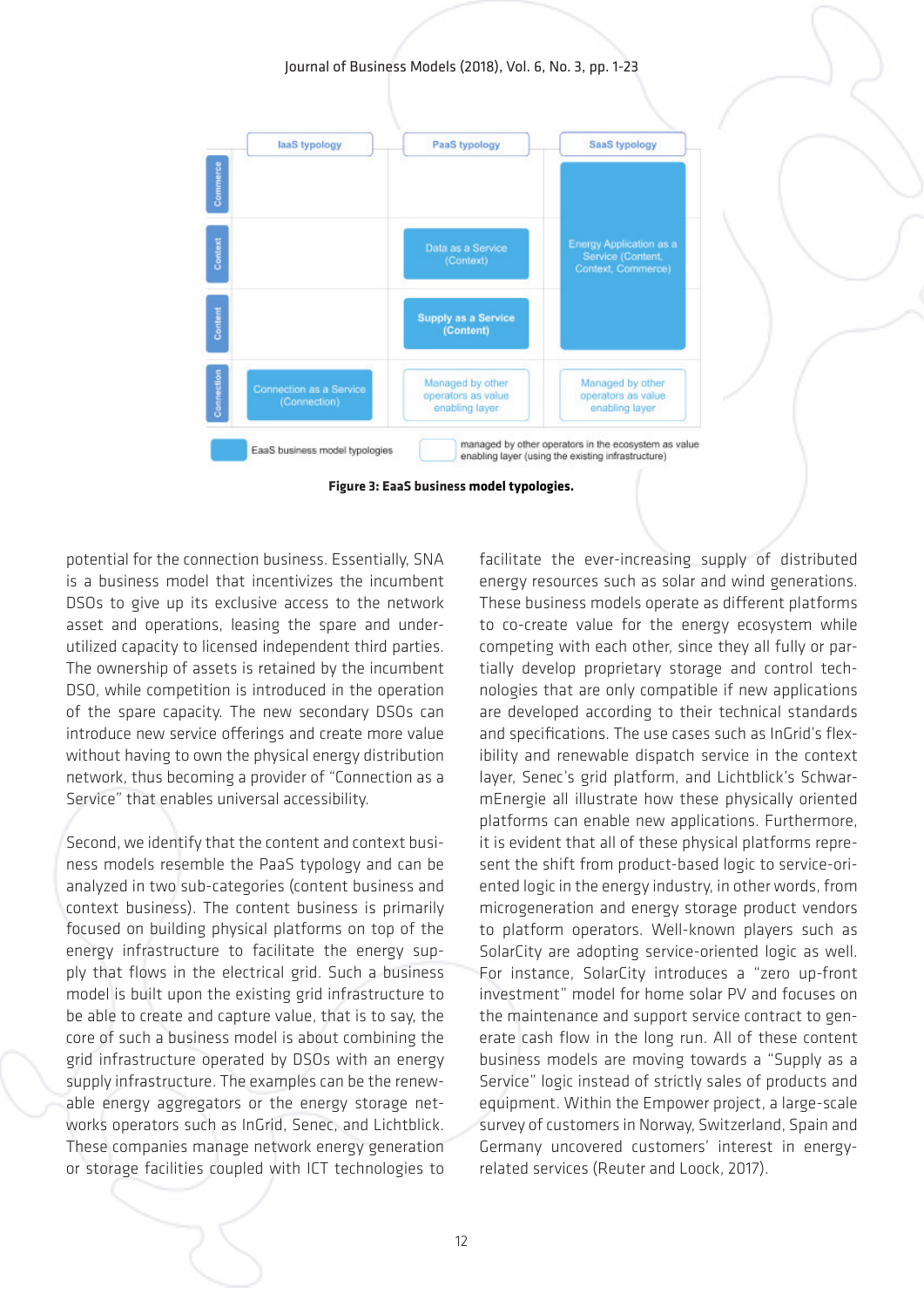Another type of PaaS is developed out of the software and data platforms in contrast to the aforementioned physical platforms. Thanks to increasing digitalization in the energy industry, such as the mandated rollout of smart meters in the EU, massive data is captured using ICT technologies, enabling and facilitating the emergence of context services. For example, CLLUC as a software platform developer creates a blockchain platform to remove intermediaries and improve operational efficiency for a number of industries, such as energy and finance (Xu et al., 2017). The platform allows customers and third parties to collaborate and develop new solutions and offerings through its software platform to enable grid flexibility and consumption reporting services. Fingrid's data hub is another example. The open data hub is a subsidiary of Fingrid, the Finnish transmission system operator. This system operator manages the open data hub and provides Finnish energy ecosystem actors with open access to retail electricity and consumption data. By establishing an open platform with "Data as a Service," new smart energy applications and services are expected to be developed, allowing energy ecosystem actors to create and capture new value.

Third, we discover that the SaaS business model typology can find real-life applications in the content, context, and commerce layers. Altogether, we address these applications as "Energy Application as a Service." Vandebron and Open Utility are remarkably new business models that offer commercial service applications. Vandebron operates an "Airbnb-like" open renewable marketplace for smaller generators and prosumers to trade their renewable energy directly to the end consumers. The marketplace itself is not an entity that involves energy trading, but rather empowers a peer-to-peer energy exchange with others. It can be considered as a software-enabled e-commerce application that is built on top of the physical and software infrastructures (e.g., connection, content). Empower is also a similar case within this typology.

Virtual Power Plant (VPP) as an emerging new business model in the energy ecosystem can be categorized within the SaaS typology. Shabanzadeh et al. (2016) suggest that VPP is a cloud-based software control center that takes advantage of ICT and Internet of Things (IoT) devices to aggregate the capacity of heterogeneous energy resources including different types of DG units, energy storage systems, and flexible loads to form an energy resource pooling with the key purpose of providing ancillary services for system operators such as DSOs. VPPs, such as Next Kraftwerke, provide a network balancing service based on contextual data and information, which can be considered as a stand-alone service application in the context layer. Energy service applications can also be found in the content layer. For instance, Helsinki Energia's (Helen's) Suvilahti solar project is a service business model. On the one hand, it allows residential consumers to own and invest in shares of solar generation in a central and optimal location to maximize return on investment and create value for the utility's customers. On the other hand, Helen charges a monthly service fee for managing solar generation on behalf of its customers, shifting from sales of green energy to the provision of renewable energy services.

The ecosystem actors may collaborate on either the value creation side or the value capture side. In the case of smart grids, DSOs and mobile network operators (MNOs) may jointly create a network load feedback service and provide it to aggregators and consumers/ prosumers. On the other hand, consumers/prosumers may allow behavioral data to be stored and utilized by DSOs and MNOs, while the true value of such data is captured by aggregators. The aggregators can provide Data as a Service (DaaS) that renders flexibility forecasting service to the network operators (like DSOs) or provides consumption and usage behavioral analytics to enable energy retailers to gain a better insight into user behavior, which in return facilitates more valueadded services to be created for the consumers/prosumers. Furthermore, in the case of smart grid DR, VPP operators like cyberGrid can co-create value with consumers and prosumers to provide balancing service to the electric distribution network, benefiting network operators with the value of reliability and security. VPP operators will share the profit with prosumers and consumers by means of monetary rewards or the economic and environmental value. In this way, all parties can create and capture multiple streams of value all together for the ecosystem, which is in line with Vargo and Lusch' (2016) service ecosystem logic.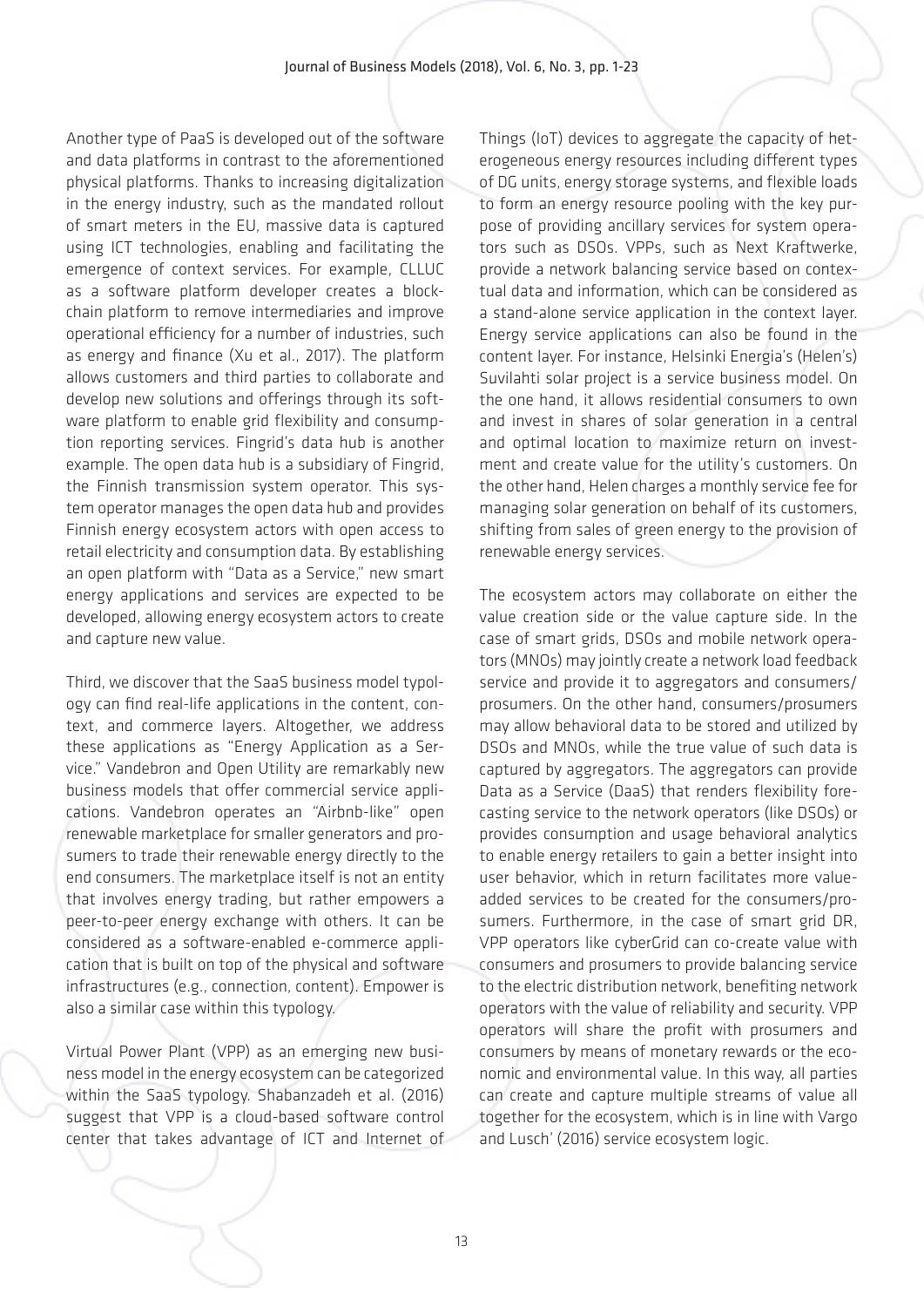### **Conclusion and implications**

Generally, the paper shows that Vargo and Lusch's (2016) service ecosystem view can be applied to the energy ecosystem through the 4C ecosystemic framework. In this setting, Vargo and Lusch's (2016) mutual value creation through service exchange is identified as such that different layers within the 4C ecosystem can create value and service offerings that can later enable new types of value and service offerings in other layers of the ecosystem.

Based on Yrjölä et al.'s (2015) suggestion for the ecosystemic perspective, the 4C typologies are placed as layers where businesses on lower layers are required as enabler and value levers for higher layers to exist. The different stakeholders or actors within the ecosystem can offer businesses alone or as bundled value creation, and the business potential of the entire ecosystem depends on the ecosystem actors' synergy when providing their services to other actors within the ecosystem.

To sum up, an important finding from the paper is related to whether the digitalized energy ecosystem leads to the formation of XaaS, the well-known system design and architecture typology in software and digital business. The research shows that there is a two-way interplay. For instance, Vargo and Lusch's (2016) service ecosystem concept explains that the institutional frictions within the energy industry provide the impetus for the digitalization of the energy industry, the uptake of digitalization of energy industry, and the development of smart grid technologies and innovations. On the other hand, the XaaS concept that is adopted by innovative (digital) energy companies stimulates and steers the industry towards a service-oriented ecosystem, since the collaborative value creation and capture approach enables the companies to tap into new business territories that would not be possible if all actors adopt a closed business mind set (as the aggregator and VPP cases discussed in Section 5 of the paper).

#### **Research implications**

The academic contribution of the study is the proposition of a service-dominant logic for the business model and ecosystem research to complement the existing value-based perspective (value creation and value capture) in business model studies. For the first time, the study introduces the XaaS service business model typologies that are widely known in the ICT research domain to the energy sector and investigates how the three service-oriented business model types can be used to enable and facilitate the digitalized transition of the energy industry and smart grids in particular.

The paper studies the service-dominant logic of the energy industry through the investigation of innovative business cases collected by the energy experts from the EU BRIDGE initiative. Through the 4C ecosystemic framework, the paper is able to identify and categorize how these business cases can be recognized and placed in different layers of the energy ecosystem. Then the action research and utilization of the XaaS concept and typology constructs the service ecosystem framework for the digitalized energy business models. Building on these concepts and frameworks, the paper demonstrates how innovative businesses can provide different energy services create value that cross multiple layers of the energy ecosystem with the engagement and involvement of different energy industry actors. Thus, it goes beyond the conventional utility-centric and productbased business model of the energy industry, emphasizing the maximization of ecosystemic value for actors involved in a business ecosystem, in contrast to the conventional wisdom on value maximization for a focal actor of the business ecosystem. As argued by Wieland et al. (2017), this is an issue regarding the unsatisfactory definitions and normative prescriptions of the business model in the extant literature, due to the many researchers adopting the concept with ease. When a scholar or practitioner frames a business model in a dyadic transfer of value for money, this individual is likely to view the value creation, value capture, and value exchange practices with a rather static value. In contrast, when an actor's business model frames the actions of the firms, customers, and other ecosystem actors in a collaborative manner, this actor is likely to actively engage in business model development with a broad range of stakeholders and seek the maximization of mutual benefit and value in the ecosystem. This is suggested as an important step in the further exploration of business models and business model development in a systemic and dynamic context (Wieland et al., 2017).

The utilization of XaaS typology and the 4C ecosystemic framework in an energy ecosystem setting demonstrates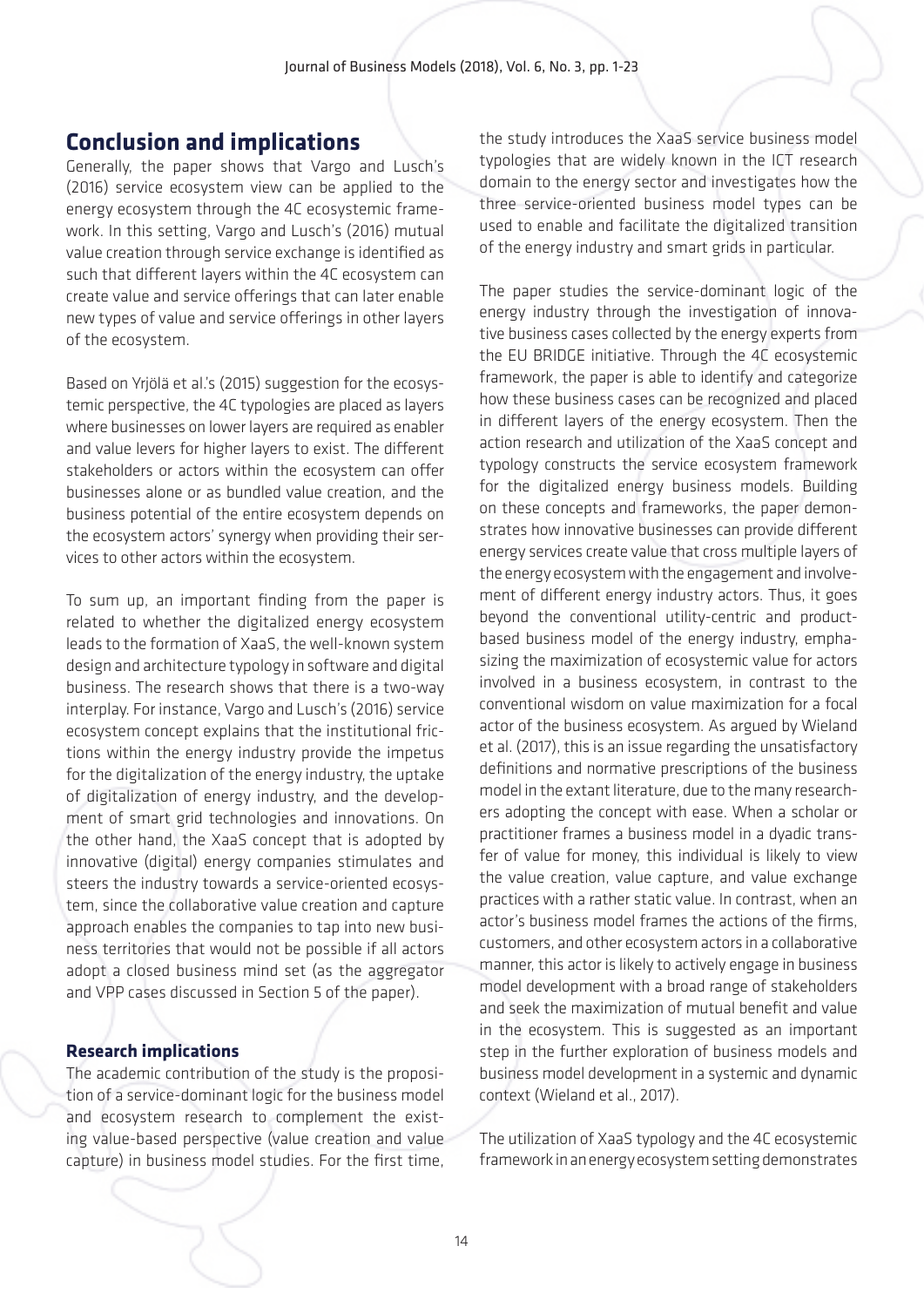evidence that a more general digitalization framework such as XaaS can be used to study conventional industries that have been digitalized or are undergoing the process of digitalization. On the one hand, this study shows that the XaaS typology is a phenomenological business model classification tool for digital business across different sectors (the focal section of this paper is energy). On the other hand, it is necessary to apply or further develop the framework with adaptive thinking: one should not take such a digitalization framework without thinking critically and adapting to the specific context, such as industry, market, or regulation. That is to say, the EaaS framework is an adaptation of the original XaaS typology by taking into account the ecosystem characteristics of the energy industry.

Furthermore, this study derives its findings from the analysis of the real-life business model cases identified by experts from 15 of the EU major energy projects through a collaboration with two Horizon 2020 energy research and innovation projects, providing a solid ground supported by empirical data for business model conceptualization on a large scale.

#### **Practical implications**

The study's practical implications relate to the possibility of analyzing the smart grid business models with XaaS and service-oriented logic. The study proposes a new paradigm for energy companies and policymakers to examine the business potential of a future energy and smart grid ecosystem without having to dwell on the old product-based logic, enabling new value creation and capture in the energy industry, as addressed by high-level government bodies such as the EU.

The novelty of the research relates to the proposing of XaaS typologies for the energy industry, including infrastructure-oriented XaaS, or Connection as a Service (CaaS); platform-oriented XaaS, or Supply as a Service (SaaS) and Data as a Service (DaaS); and application-oriented XaaS, or Energy Application as a Service (EAaaS). These typologies as a whole are considered as EaaS. With these new digital service business typologies and the concept of EaaS, we aim to propose and evangelize a service-oriented mind set for the practitioners and actors in the energy ecosystem to innovatively create and capture new value arising in the smart grid era.

Furthermore, the study presents the insight for energy companies and practitioners to explore new avenues of creating and capturing value in service business territories and exploit new growth opportunities arising from the service-oriented transition of the energy industry. Reverting to the first section of the paper, we call for an update of the management mind-set for business executives and practitioners in this digitalized and connected era.

At last, the mapping of the business model cases shows that a number of product-based companies utilize a product-service hybrid model, stacking a service application layer on top of its product business. We recommend further research to study the role of hybrid business models in the business ecosystem: how they create and capture value and contribute to the broader context of industry transition and service digitalization.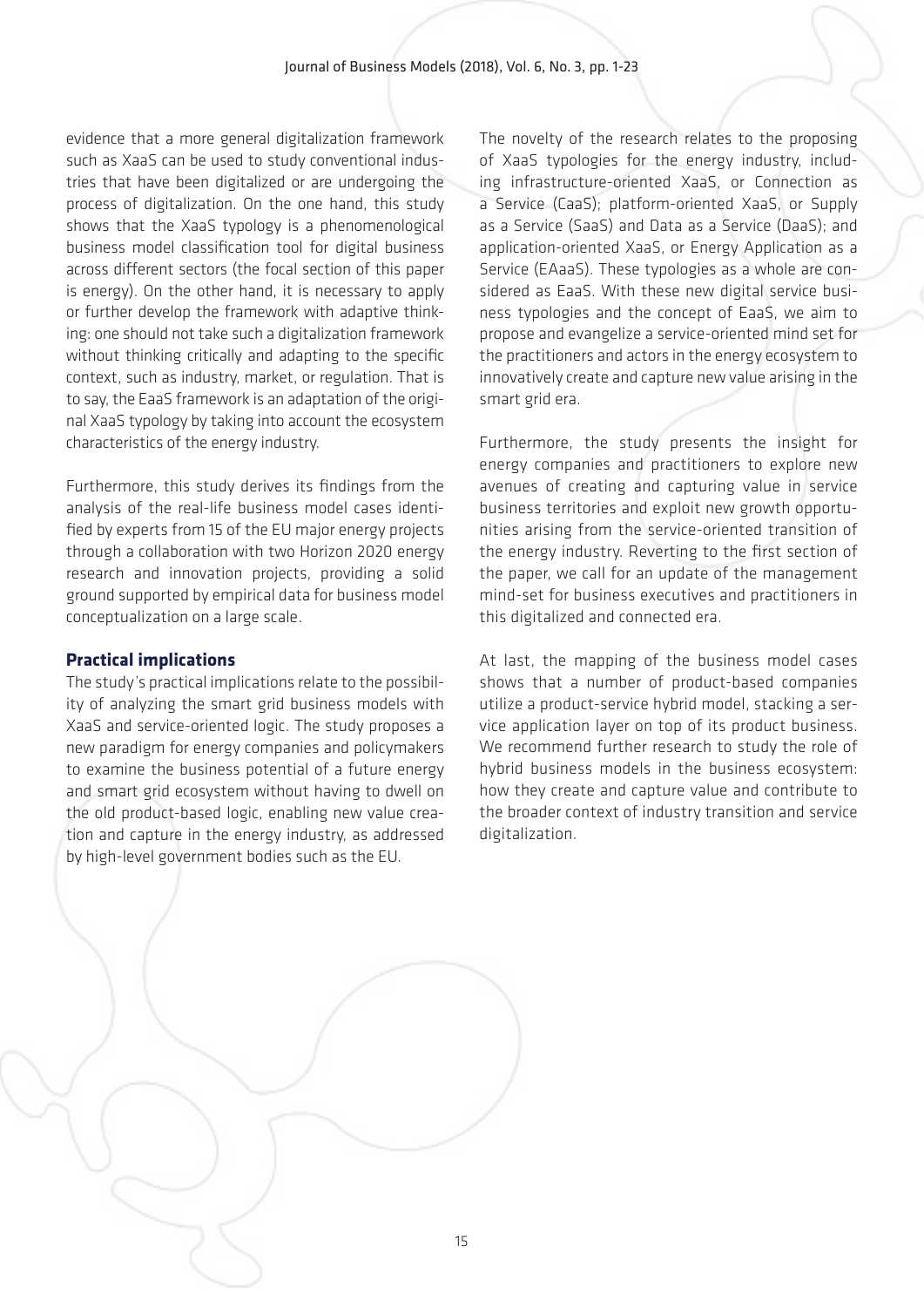# **References**

Ablondi, B. (2010), *Consumer Attitudes and the Benefits of Smart Grid Technologies*.

Ahokangas, P. and Atkova, I. (2015), "Unveiling the Janus face of the business model", *RENT Research in Entrepreneurship and Small Business Conference*, Zagreb, p. Volume 29.

Ahokangas, P., Juntunen, M. and Myllykoski, J. (2014), "Cloud Computing and Transformation of International E-Business Models", in Sanchez, R. and Heene, A. (Eds.), *A Focused Issue on Building New Competences in Dynamic Environments (Research in Competence-Based Management, Volume 7)*, pp. 3–28.

Alanne, K. and Saari, A. (2006), "Distributed energy generation and sustainable development", *Renewable and Sustainable Energy Reviews*, Vol. 10 No. 6, pp. 539–558.

Amin, S.M. (2011), "Smart Grid: Overview, Issues and Opportunities. Advances and Challenges in Sensing, Modeling, Simulation, Optimization and Control", *European Journal of Control*, Elsevier, Vol. 17 No. 5–6, pp. 547–567.

Amit, R. and Zott, C. (2001), "Value Creation in E-business", *Strategic Management Journal*, Vol. 22, pp. 493–520.

Andrade, A.D. (2009), "Interpretive Research Aiming at Theory Building : Adopting and Adapting the Case Study Design", *The Qualitative Report*, Vol. 14 No. 1, pp. 42–60.

Bahari, N., Maniak, R. and Fernandez, V. (2015), "Ecosystem Business Model design", *XXIVe Conférence Internationale de Management Stratégique*, AIMS, Paris, pp. 1–18.

Bhattacharya, H. (2012), "Interpretive Research", in Given, L.M. (Ed.), *The SAGE Encyclopedia of Qualitative Research Methods*, SAGE Publications, Thousand Oaks, pp. 465–467.

Brandenburger, A.M. and Stuart, H.W.J. (1996), "Value Based Business Strategy", *Journal of Economics & Management Strategy*.

Casadesus-Masanell, R. and Llanes, G. (2011), "Mixed Source", *Management Science*, Vol. 57 No. December 2015, pp. 1212–1230.

Casadesus-Masanell, R. (2010), "Business Model Innovation and Competitive Imitation: The Case of Sponsor-Based Business Models", *Business*, Vol. 1 No. 213, p. 46.

Casadesus-Masanell, R. and Ricart, J.E. (2011), "How to Design a Winning Business Model", *Harvard Business Review*, No. February.

Casadesus-Masanell, R. and Ricart, J.E. (2010), "From strategy to business models and onto tactics", *Long Range Planning*, Elsevier Ltd, Vol. 43 No. 2-3, pp. 195–215.

Casadesus-Masanell, R. and Zhu, F. (2013), "Business model innovation and competitive imitation: The case of sponsor-based business models", *Strategic Management Journal*, Vol. 34 No. 4, pp. 464–482.

Chesbrough, H. (2007), "Business model innovation: it's not just about technology anymore", *Strategy & Leadership*, Vol. 35, pp. 12–17.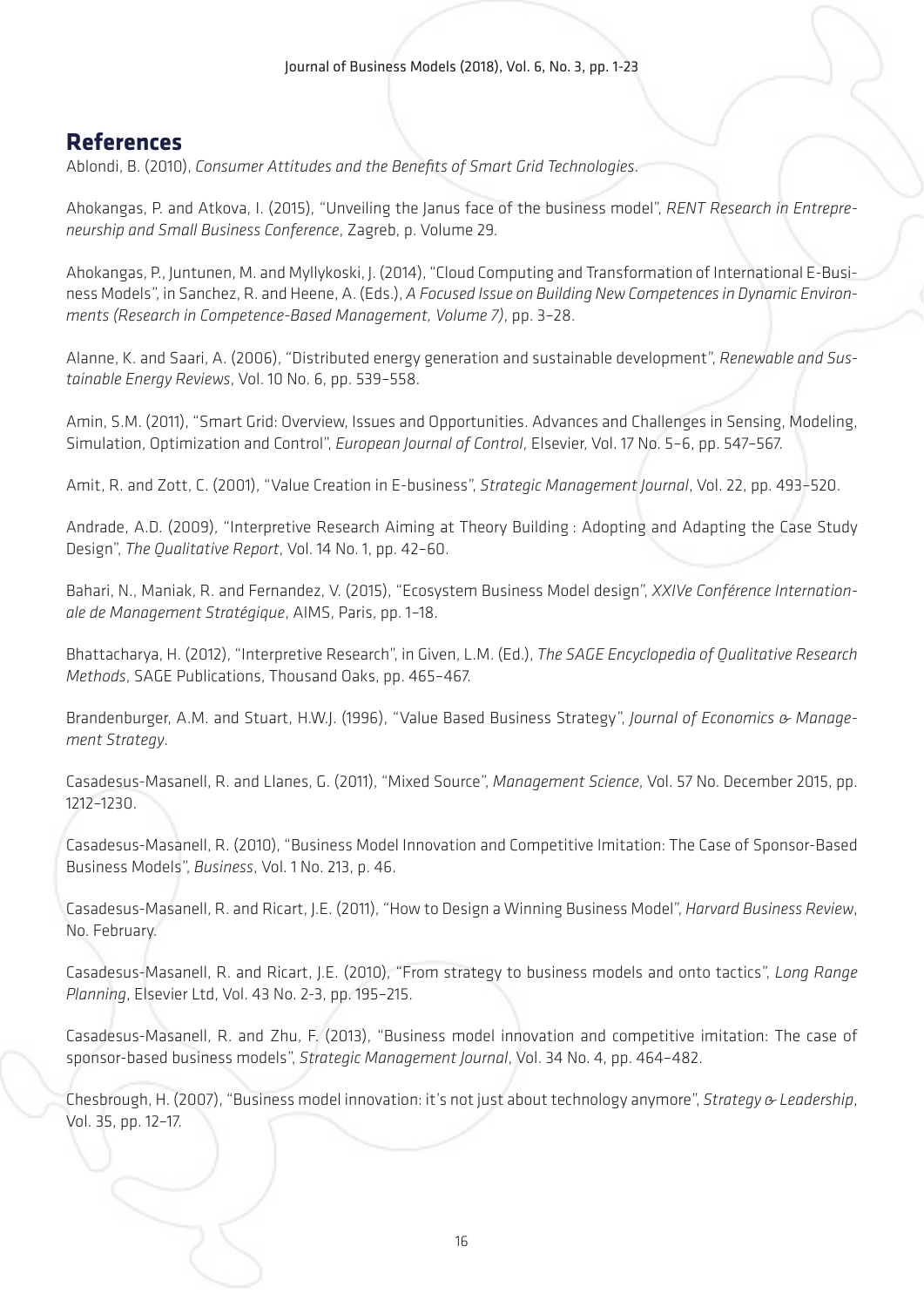Chesbrough, H. (2010), "Business model innovation: Opportunities and barriers", *Long Range Planning*, Elsevier Ltd, Vol. 43 No. 2-3, pp. 354–363.

Chesbrough, H. and Rosenbloom, R.S. (2002), "The role of the business model in capturing value from innovation: evidence from Xerox Corporation's technology spin-off companies", *Industrial and Corporate Change*, Vol. 11 No. 3, pp. 529–555.

Demil, B. and Lecocq, X. (2010), "Business model evolution: In search of dynamic consistency", *Long Range Planning*, Vol. 43 No. 2-3, pp. 227–246.

Downes, L. and Nunes, P.F. (2014), *Big-Bang Disruption*, Vol. 91, Penguin Group, New York, NY.

Dubosson-Torbay, M., Osterwalder, A. and Pigneur, Y. (2002), "E-Business Model Design, Classification, and Measurements", *Thunderbird International Business Review*, Vol. 44 No. 1, pp. 5–23.

Eden, C. and Huxham, C. (2006), "Researching organizations using action research", in Clegg, S.R., Hardy, C., Lawrence, T.B. and Nord, W.R. (Eds.), *The SAGE Handbook of Organization Studies*, Sage Publications, London, pp. 389–408.

Furr, N. (2016), "Hybrid Business Models Look Ugly, but They Work", *Harvard Business Review*.

Gajic, I. and Eli, G.W. (2013), "Potential of New Consumer Services within the Smart Grid Context", No. June, p. 144.

Giessmann, A. and Stanoevska-Slabeva, K. (2013), "Business Models of Platform as a Service (PaaS) Providers: Current State and Future Directions", *Journal of Information Technology Theory and Application*, Vol. 13 No. 4, pp. 31–55.

Grennan, B.M. (2013), "Price Discrimination and Bargaining: Empirical Evidence from Medical Devices†", *American Economic Review*, Vol. 103 No. 1, pp. 145–177.

Gummesson, E. (2011), *Total Relationship Marketing*, 3rd ed., Routledge, New York.

Hall, S. and Roelich, K. (2016), "Business model innovation in electricity supply markets: The role of complex value in the United Kingdom", *Energy Policy*, Elsevier, Vol. 92, pp. 286–298.

Hamilton, J. (2004), "Service value networks: Value, performance and strategy for the services industry", *Journal of Systems Science and Systems Engineering*, Vol. 13 No. 4, pp. 469–489.

Helms, T., Loock, M. and Bohnsack, R. (2016), "Timing-based business models for flexibility creation in the electric power sector", *Energy Policy, 92*, 348-358. doi:10.1016/j.enpol.2016.02.036

Hokkanen, L., Xu, Y. and Väänänen, K. (2016), "Focusing on User Experience and Business Models in Startups : Investigation of Two-dimensional Value Creation", *Mindtrek 2016*.

Hui, G. (2014), "How the Internet of Things Changes Business Models", *Harvard Business Review*, available at: https:// hbr.org/2014/07/how-the-internet-of-things-changes-business-models (accessed 1 May 2017).

Iansiti, M. and Richards, G.L. (2006), "Information technology ecosystem health and performance", *Antitrust Bulletin*, Vol. 51 No. I, pp. 77–110.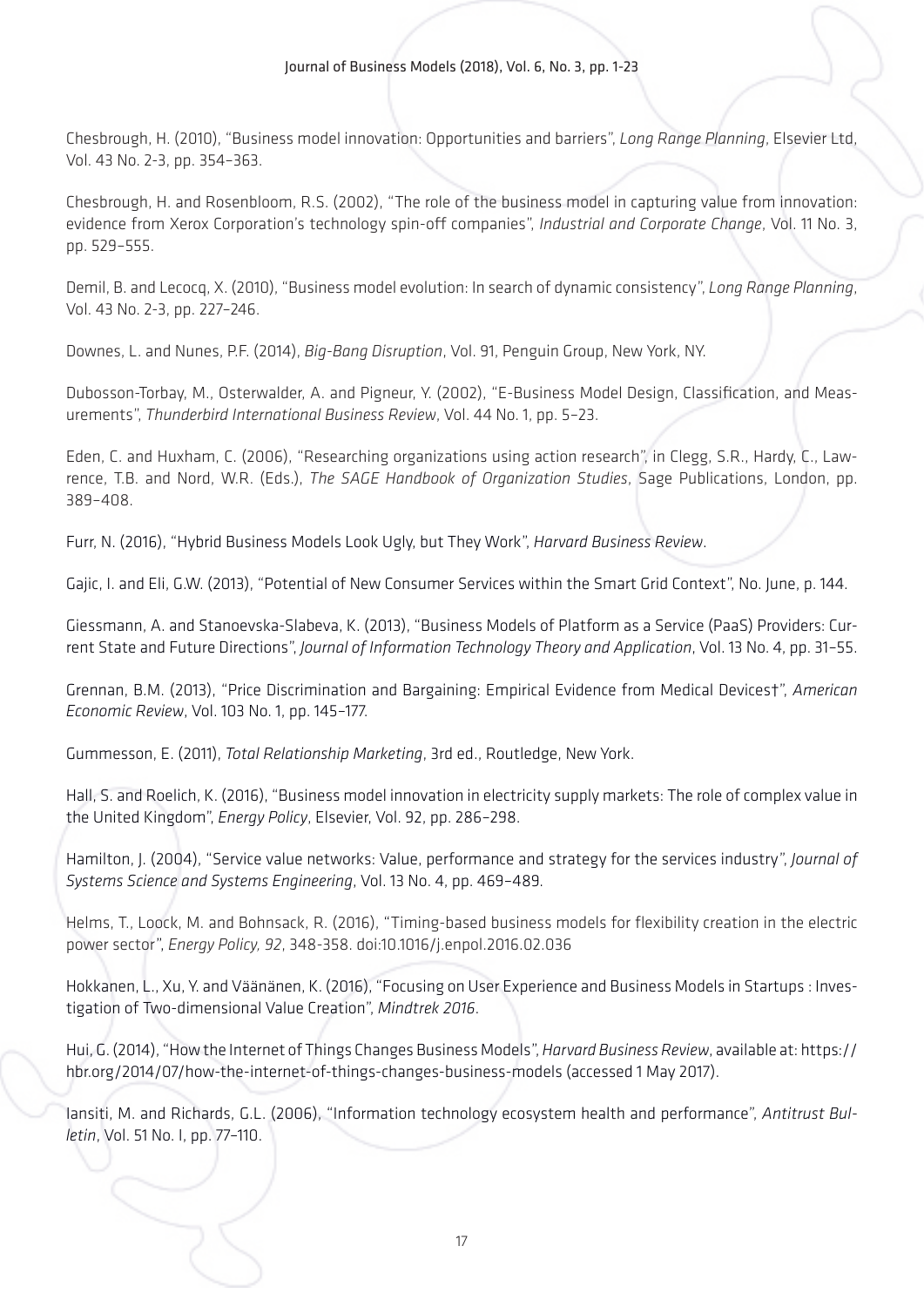Iivari, M.M., Ahokangas, P., Komi, M., Tihinen, M. and Valtanen, K. (2016), "Toward Ecosystemic Business Models in the Context of Industrial Internet", *Journal of Business Models*, Vol. 4 No. 2, pp. 42–59.

Jansson, N., Ahokangas, P., Iivari, M., Perälä-Heape, M. and Salo, S. (2014), "The Competitive Advantage of an Ecosystemic Business Model: The Case of OuluHealth", *Interdisciplinary Studies Journal*, Vol. 3 No. 4, pp. 282–295.

Jensen, A.B. (2014), "Do we need one business model definition?", *Journal of Business Models*, Vol. 1 No. 1, pp. 61–84.

Johnson, M., Christensen, C.M. and Kagermann, H. (2008), "Reinventing Your Business Model", *Harvard Business Review*, No. December, pp. 50–60.

Kashef, M.M. and Altmann, J. (2012), "A Cost Model for Hybrid Clouds", in Vanmechelen, V., Altmann, J. and Rana, O.F. (Eds.), *Economics of Grids, Clouds, Systems, and Services. GECON 2011. Lecture Notes in Computer Science*, Vol. 7150, Heidelberg, Berlin, pp. 46–60.

Koshy, E., Koshy, V. and Waterman, H. (2011), *Action Research in Healthcare*, Sage Publications, Thousand Oaks, CA.

Lenk, A., Klems, M., Nimis, J., Tai, S., Sandholm, T. and Alto, P. (2009), "What's Inside the Cloud? An Architectural Map of the Cloud Landscape", *Proceedings of the 2009 ICSE Workshop on Software Engineering Challenges of Cloud Computing, CLOUD 2009*, IEEE Computer Society, Washington DC, pp. 23–31.

Li, R., Zhang, Z., Li, F. and Ahokangas, P. (2016), "A Shared Network Access Business Model for Distribution Networks", *IEEE Transactions on Power Systems*.

Loock, M., Reuter, E. and Cousse, J. (2017), "Regulation and smart grids", unpublished report for the EMPOWER project 2017; Grant agreement N° 646476. Retrieved from: http://empowerh2020.eu/tag/deliverables/

Loock, M., Reuter, E. and vanderTann, C. (2016), "Ideal-type business models in local smart grids", unpublished report for the EMPOWER project 2016; Grant agreement N° 646476. Retrieved from: http://empowerh2020.eu/ tag/deliverables/

Lund, M. and Nielsen, C. (2018), "The Concept of Business Model Scalability", *Journal of Business Models*, Vol. 6 No. 1, pp. 1–18.

Lüttgens, D. and Diener, K. (2016), "Business Model Patterns Used as a Tool for Creating (new) Innovative Business Models", *Journal of Business Models*, Vol. 4 No. 3, pp. 19–36.

MacDonald, G. and Ryall, M.D. (2004), "How Do Value Creation and Competition Determine Whether a Firm Appropriates Value?", *Management Science*, Vol. 50 No. 10, pp. 1319–1333.

Magretta, J. (2002), "Why business models matter", *Harvard Business Review*, Vol. 80 No. 5, pp. 86–87.

Martins, L. L., Rindova, V. P. and Greenbaum, B. E. (2015) , "UNLOCKING THE HIDDEN VALUE OF CONCEPTS: A COG-NITIVE APPROACH TO BUSINESS MODEL INNOVATION", *Strategic Entrepreneurship Journal, 9*(1), 99-117. doi:10.1002/ sej.1191

Massoud Amin, S. (2011), "Smart Grid: Overview, Issues and Opportunities. Advances and Challenges in Sensing, Modeling, Simulation, Optimization and Control", *European Journal of Control*, Elsevier, Vol. 17 No. 5-6, pp. 547–567.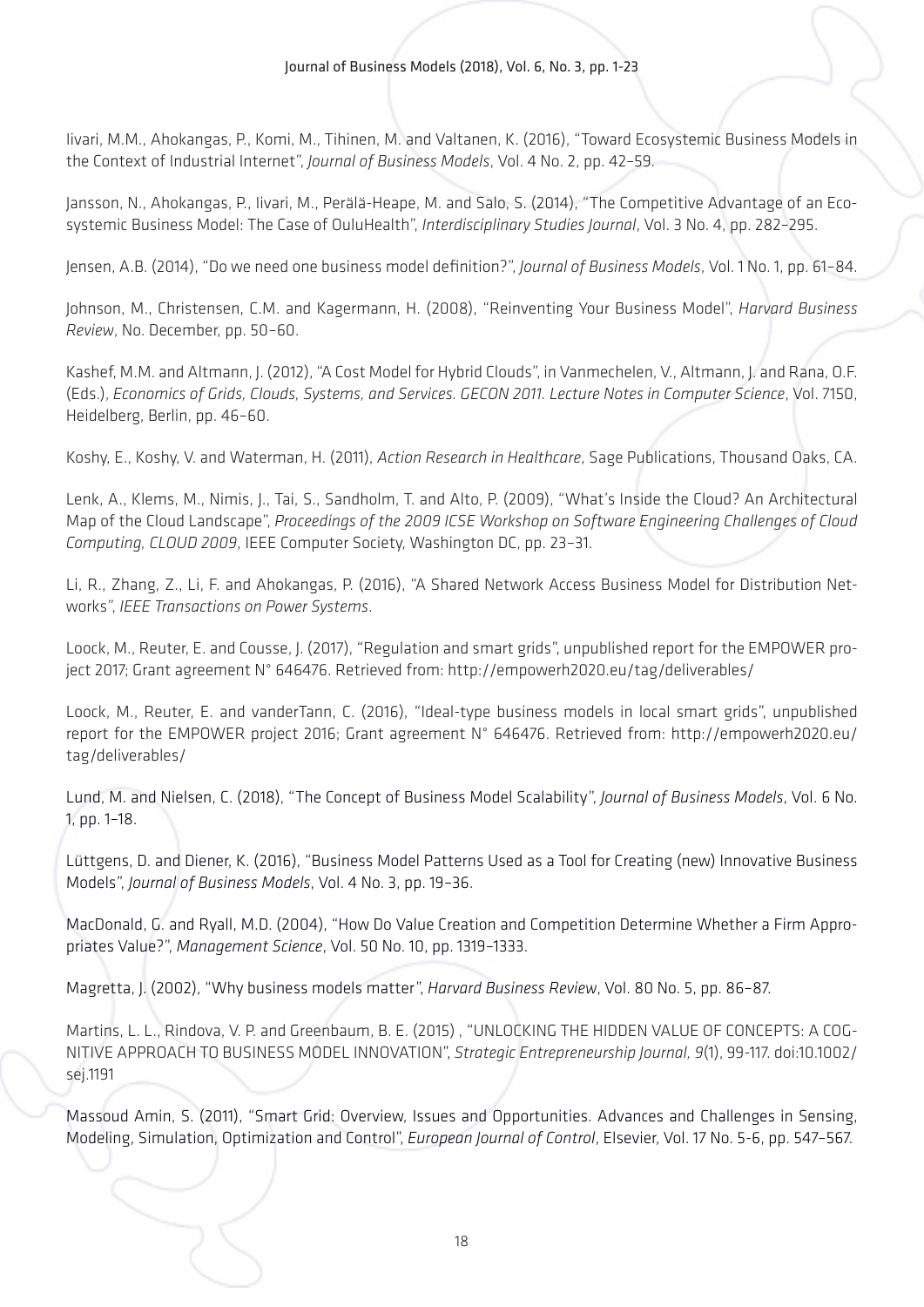Mell, P.M. and Grance, T. (2011), *The NIST Definition of Cloud Computing. NIST Special Publication (Vol. 145)*, Gaithersburg, MD, available at: http://doi.org/10.6028/NIST.SP.800-145.

Menychtas, A., Vogel, J., Giessmann, A., Gatzioura, A., Garcia Gomez, S., Moulos, V., Junker, F., et al. (2014), "4CaaSt marketplace: An advanced business environment for trading cloud services", *Future Generation Computer Systems*, Vol. 41 No. November, pp. 104–120.

Moore, J.F. (1996), "The Death of Competition: Leadership and Strategy in the Age of Business Ecosystems", *Leadership*, p. 297.

Moqaddamerad, S., Ahokangas, P., Matinmikko, M. and Rohrbeck, R. (2017), "Using scenario-based business modelling to explore the 5G telecommunication market", *Journal of Futures Studies*, Vol. 22 No. 1, pp. 1–18.

Moqaddamerad, S., Xu, Y., Iivari, M. and Ahokangas, P. (2016), "Business models based on co-opetition in a hyperconnected era—The case of 5G-enabled smart grids", *PRO-VE 2016*, Springer, Porto, pp. 1–10.

Morris, M., Schindehutte, M. and Allen, J. (2005), "The entrepreneur's business model: Toward a unified perspective", *Journal of Business Research*, Vol. 58 No. 6, pp. 726–735.

Nielsen, C. and Lund, M. (2015), "The Concept of Business Model Scalability", *Social Science Research Network*, Harvard Business School Press, Boston, Vol. 1, pp. 1–20.

Normann, R. (1977), *Management for Growth*, John Wiley & Sons Ltd, Chichester.

Onetti, A., Zucchella, A., Jones, M. V. and McDougall-Covin, P.P. (2012), "Internationalization, innovation and entrepreneurship: Business models for new technology-based firms", *Journal of Management and Governance*, Vol. 16 No. 3, pp. 337–368.

Osterwalder, A. and Pigneur, Y. (2010), *Business Model Generation: A Handbook for Visionaries, Game Changers, and Challengers*, *A Handbook for Visionaries, Game Changers, and Challengers*, Wiley, Hoboken, New Jersey.

Porter, M.E. (1996), "What is strategy?", *Harvard Business Review*, No. November-December.

Reinhold, S., Reuter, E. and Bieger, T. (2011) , "Innovative Geschäftsmodelle: Die Sicht des Management", in T. Bieger, D. zuKnyphausen-Aufsess, & C. Krys (Eds.), *Innovative Geschäftsmodelle: Konzeptionelle Grundlagen, Gestaltungsfelder und unternehmerische Praxis* (pp. 71-91). Berlin: Springer.

Reuter, E. and Loock, M. (2017), "Empowering local electricity markets: A survey study from Switzerland, Norway, Spain and Germany", University of St Gallen. Retrieved from : https://www.alexandria.unisg.ch/252125/

Reuter, E., Loock, M. and Cousse, J. (2019) , "Digital Business Models for Local and Micro Power Markets", in A. Sumper (Ed.), *Accepted for publication in: Micro and Local Power Markets*: Wiley.

Shabanzadeh, M., Sheikh-El-Eslami, M.K. and Haghifam, M.R. (2016), "A medium-term coalition-forming model of heterogeneous DERs for a commercial virtual power plant", *Applied Energy*, Elsevier Ltd, Vol. 169, pp. 663–681.

Stanoevska-Slabeva, K. and Wozniak, T. (2009), "Cloud basics―An introduction to cloud computing", in Stanoevska-Slabeva, K., Wozniak, T. and Ristol, S. (Eds.), *Grid and Cloud Computing: A Business Perspective on Technology and Applications*, Springer, Berlin Heidelberg, pp. 47–61.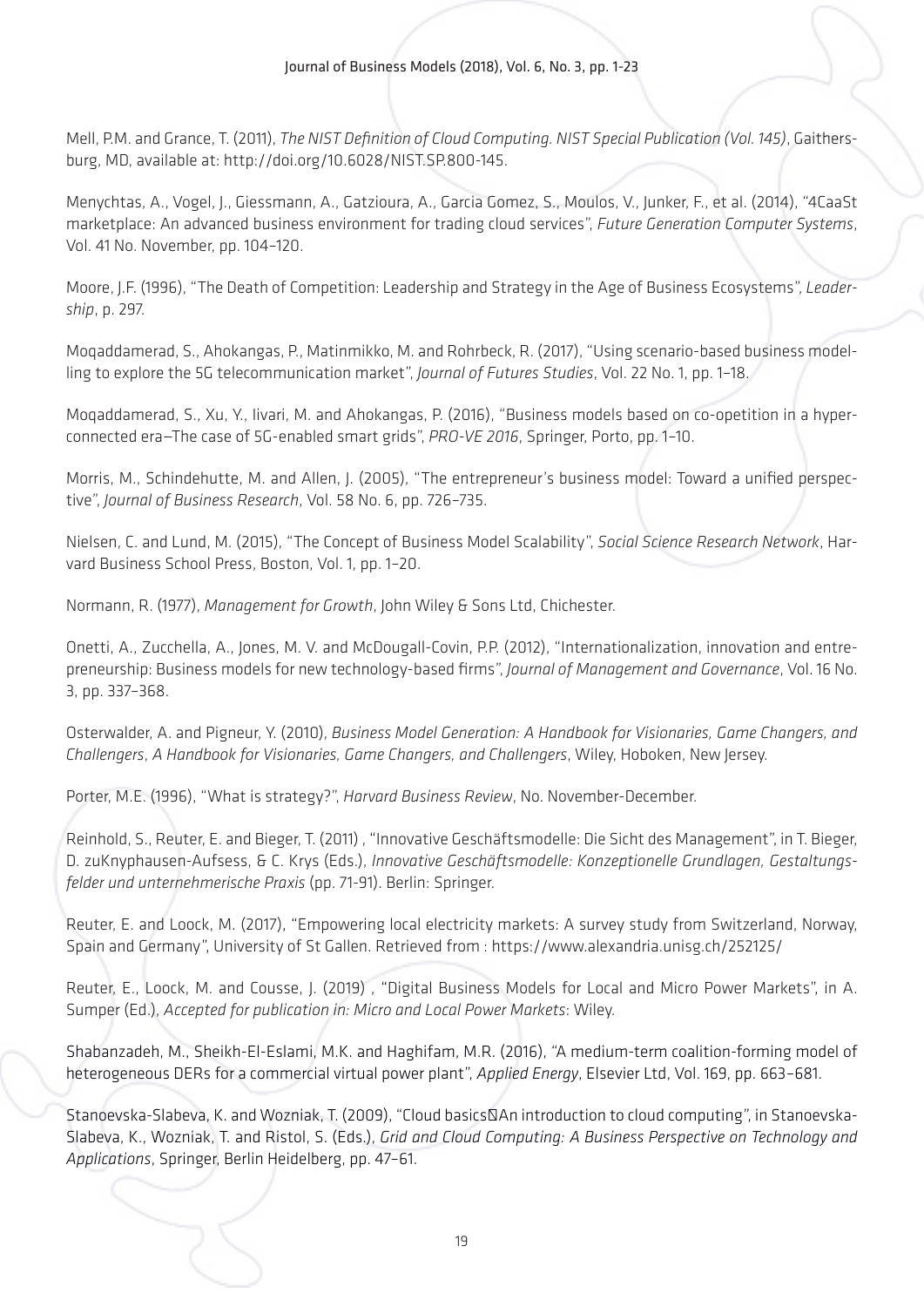Timmers, P. (1998), "Business Models for Electronic Markets", *Electronic-Markets*, Vol. 8 No. April, pp. 3–8.

Vargo, S.L. and Lusch, R.F. (2016), "Institutions and axioms: an extension and update of service-dominant logic", *Journal of the Academy of Marketing Science*, Vol. 44, pp. 1–19.

Walsham, G. (2006), "Doing interpretive research", *European Journal of Information Systems*, Vol. 15 No. 3, pp. 320–330.

Wessel, M., Allworth, J. and Levie, A. (2015), "Old Management Systems Stifle New Business Models", *Harvard Business Review*, available at: https://hbr.org/2015/04/old-management-systems-stifle-new-business-models (accessed 23 April 2017).

Wieland, H., Hartmann, N.N. and Vargo, S.L. (2017), "Business models as service strategy", Journal of the Academy of Marketing Science.

Wirtz, B.W., Schilke, O. and Ullrich, S. (2010), "Strategic development of business models: Implications of the Web 2.0 for creating value on the Internet", *Long Range Planning*, Vol. 43 No. 2-3, pp. 272–290.

Xu, Y., Ahokangas, P. and Pussinen, P. (2017), "Monetizing the electric shock", *Business Model Conference*, Venice, Italy, pp. 1–7.

Xu, Y., Kopsakangas-Savolainen, M., Ahokangas, P. and Li, F. (2016), "Ecosystemic Business Model and Value in the Peer-To-Peer Smart Grid", *Global Energy Interconnection 2016*.

Yrjölä, S., Ahokangas, P. and Matinmikko, M. (2015), "Evaluation of recent spectrum sharing concepts from business model scalability point of view", *Dynamic Spectrum Access Networks (DySPAN)*, IEEE, Stockholm, pp. 246–255.

Zahedi, A. (2011), "Smart Grid Opportunities & Challenges for Power Industry to Manage the Grid More Efficiently", *Power and Energy Engineering Conference (APPEEC)*, IEEE, Asia-Pacific.

Zalewska-Kurek, K., Kandemir, S., Englis, B.G. and Englis, P.D. (2016), "Development of Market-Driven Business Models in the IT Industry. How Firms Experiment with Their Business Models?", *Journal of Business Models*, Vol. 4 No. 3, pp. 48–67.

Zott, C. and Amit, R. (2013), "The Business Model: A Theoretically Anchored Robust Construct for Strategic Analysis", *Strategic Organization*, Vol. 11 No. 4, pp. 403–411.

Zott, C., Amit, R. and Massa, L. (2010), "The business model: Theoretical roots, recent developments, and future research", *IESE Research Papers*, Vol. 3 No. September, p. 45.

Zott, C., Amit, R. and Massa, L. (2011), "The business model: Recent developments and future research", *Journal of Management*, Vol. 37 No. 4, pp. 1019–1042.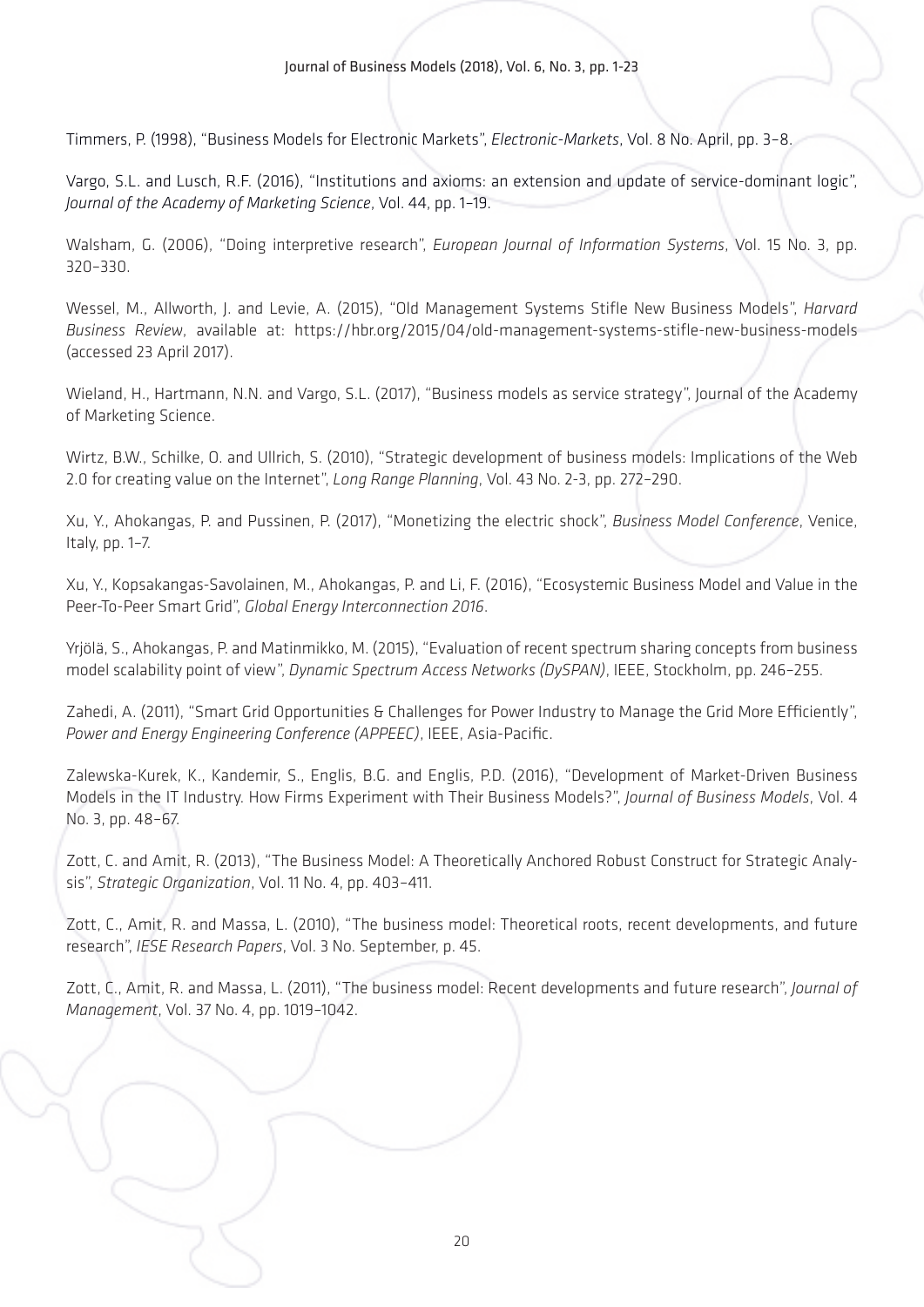# **Appendix**

| Layer      | Companies / business cases included in the study               |
|------------|----------------------------------------------------------------|
|            | Tempus Energy, Sonnen Community, Open Utility, Vandebron,      |
| Commerce   | Change38, Trianel, Buzzn, P2P SmarTest platform operator,      |
|            | Greypower, Kiwi power, TransActive Grid, Empower               |
| Context    | STEM, CPower, Cybergrid VPP, Restore, Kiwi Grid, InGrid        |
|            | (Context), EnerNOC, Nest, Ampard, Fingrid Datahub, Tiko,       |
|            | Flexitricity, Next Kraftwerke, Senec Econamic Grid, GridSense, |
|            | Clean Energy Sources, CLLUC                                    |
|            | InGrid (Content), ECOVAT, MyGreenHeating/Dimplex, UKPN         |
|            | smarter network storage, Sonnen, Caterva, Younicos, Tidalys,   |
| Content    | Solar City, Smappee, Bosch Smart Home, Sharp, Tesla Pow-       |
|            | erwall, Alginet, Carbon Coop, Beegy, Mosaic Energy, Helen      |
|            | Suvilahti, Lichtbick, Senec, Ecopower                          |
| Connection | UK national grid, COMODULE, Micro operator, Traditional DSO,   |
|            | Shared network access of DSO                                   |

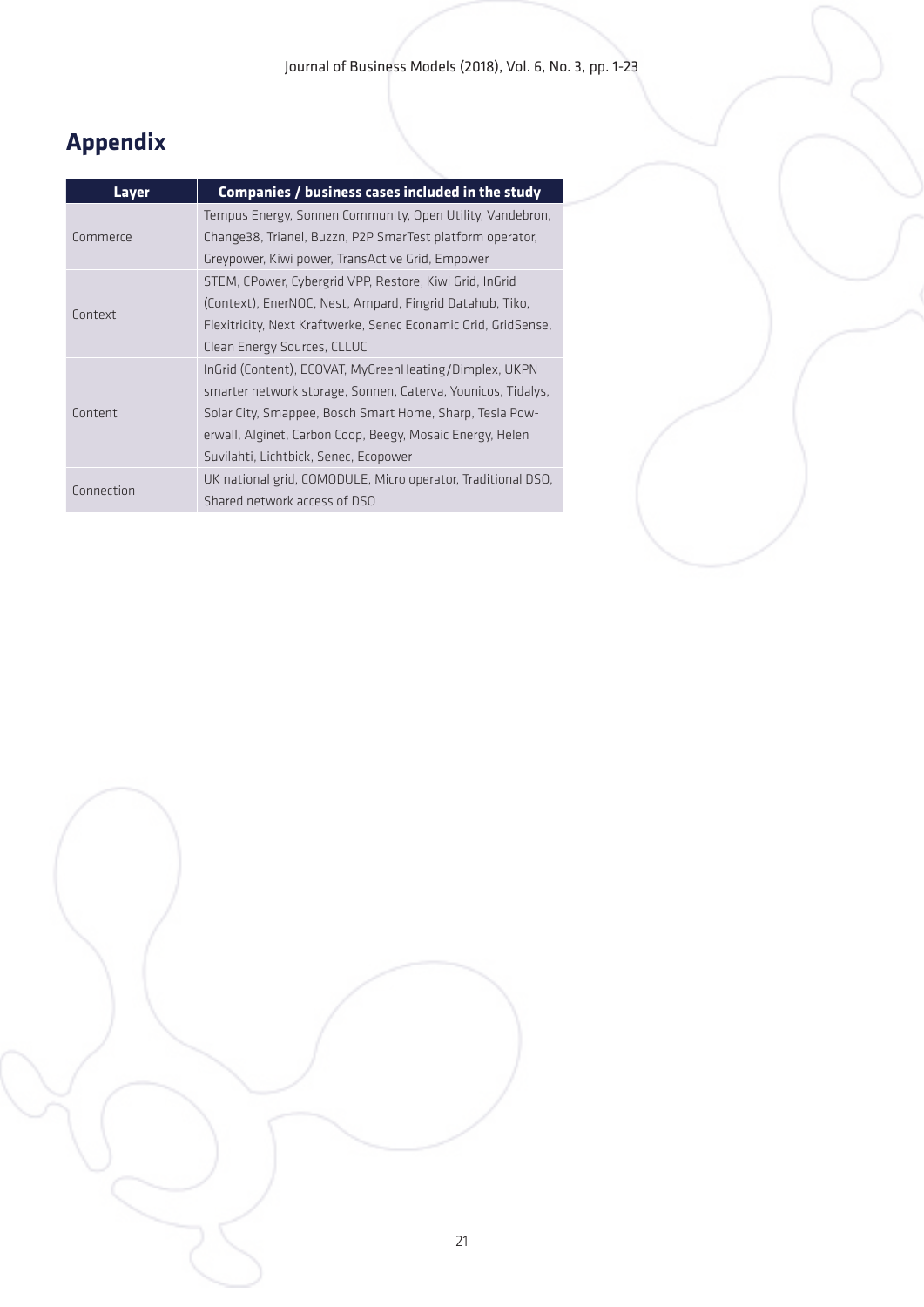# **About the Authors**

**Yueqiang Xu** is a project researcher and PhD candidate at Martti Ahtisaari Institute, the University of Oulu, Finland. His research areas include smart grid, digitalization of energy and other ICT related domains. His professional experience in energy industry includes conducting research and consulting projects for energy utilities, ICT and smart grid solution providers as well as regulatory organizations, for example, the World Energy Council, Microsoft, EDF (France), ABB (Global), ADEME (France), Australian Renewable Energy Agency (Australia), BEAMA (UK), Dong Energy (Denmark), Opower (USA) and the European Union.



**Dr. Petri** Ahokangas is senior research fellow and leader of FUTURALIS research group at Martti Ahtisaari Institute of Oulu Business School at the University of Oulu, Finland. FUTURALIS focuses on future digital businesses models and ecosystems. He is also adjunct professor of international software entrepreneurship at the University of Oulu. His research interests are in how innovation and technological change affect international business creation, transformation, and strategies in highly technology-intensive or software-intensive business domains. He is co-editor-in chief of Journal or Business Models, and he has over 140 publications in scientific journals, books, conference proceedings, and other reports. He is actively working in several ICT-focused research consortia leading the business research activities. Prior to his academic career, he worked in the telecommunications software industry. He is also a serial entrepreneur and active consultant in the field on digitalization, strategy and internationalization.